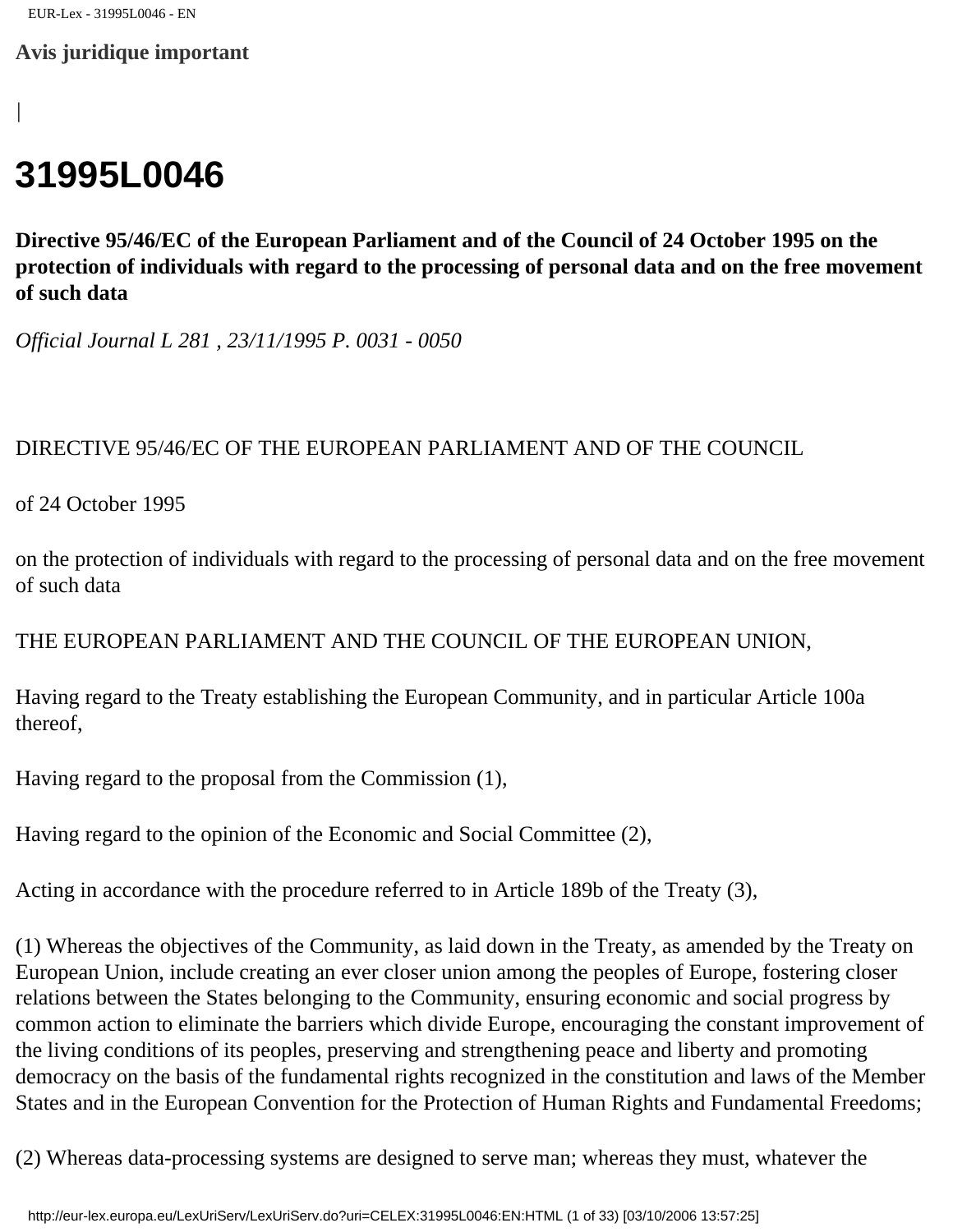```
EUR-Lex - 31995L0046 - EN
```
nationality or residence of natural persons, respect their fundamental rights and freedoms, notably the right to privacy, and contribute to economic and social progress, trade expansion and the well-being of individuals;

(3) Whereas the establishment and functioning of an internal market in which, in accordance with Article 7a of the Treaty, the free movement of goods, persons, services and capital is ensured require not only that personal data should be able to flow freely from one Member State to another, but also that the fundamental rights of individuals should be safeguarded;

(4) Whereas increasingly frequent recourse is being had in the Community to the processing of personal data in the various spheres of economic and social activity; whereas the progress made in information technology is making the processing and exchange of such data considerably easier;

(5) Whereas the economic and social integration resulting from the establishment and functioning of the internal market within the meaning of Article 7a of the Treaty will necessarily lead to a substantial increase in cross-border flows of personal data between all those involved in a private or public capacity in economic and social activity in the Member States; whereas the exchange of personal data between undertakings in different Member States is set to increase; whereas the national authorities in the various Member States are being called upon by virtue of Community law to collaborate and exchange personal data so as to be able to perform their duties or carry out tasks on behalf of an authority in another Member State within the context of the area without internal frontiers as constituted by the internal market;

(6) Whereas, furthermore, the increase in scientific and technical cooperation and the coordinated introduction of new telecommunications networks in the Community necessitate and facilitate crossborder flows of personal data;

(7) Whereas the difference in levels of protection of the rights and freedoms of individuals, notably the right to privacy, with regard to the processing of personal data afforded in the Member States may prevent the transmission of such data from the territory of one Member State to that of another Member State; whereas this difference may therefore constitute an obstacle to the pursuit of a number of economic activities at Community level, distort competition and impede authorities in the discharge of their responsibilities under Community law; whereas this difference in levels of protection is due to the existence of a wide variety of national laws, regulations and administrative provisions;

(8) Whereas, in order to remove the obstacles to flows of personal data, the level of protection of the rights and freedoms of individuals with regard to the processing of such data must be equivalent in all Member States; whereas this objective is vital to the internal market but cannot be achieved by the Member States alone, especially in view of the scale of the divergences which currently exist between the relevant laws in the Member States and the need to coordinate the laws of the Member States so as to ensure that the cross-border flow of personal data is regulated in a consistent manner that is in keeping with the objective of the internal market as provided for in Article 7a of the Treaty; whereas Community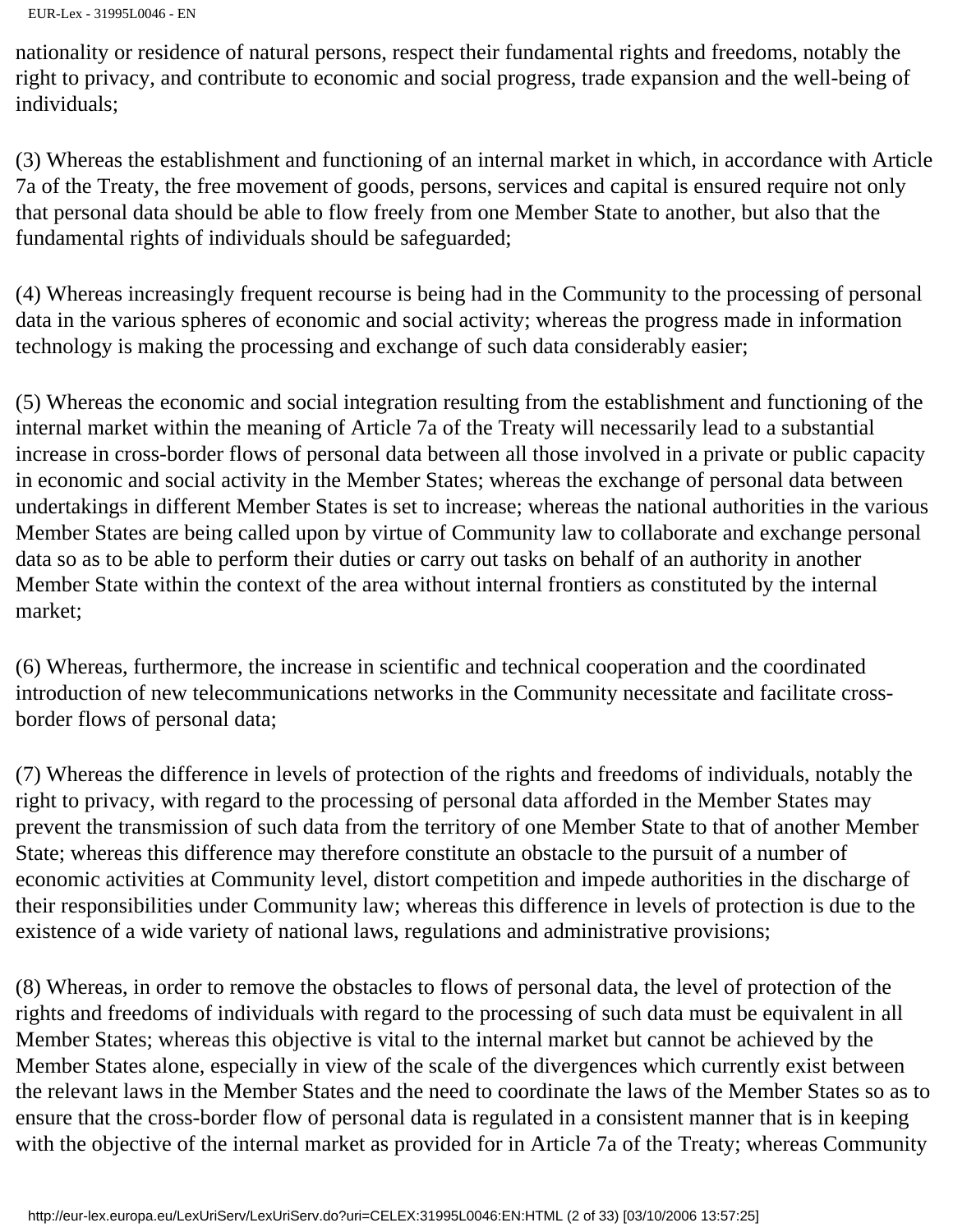action to approximate those laws is therefore needed;

(9) Whereas, given the equivalent protection resulting from the approximation of national laws, the Member States will no longer be able to inhibit the free movement between them of personal data on grounds relating to protection of the rights and freedoms of individuals, and in particular the right to privacy; whereas Member States will be left a margin for manoeuvre, which may, in the context of implementation of the Directive, also be exercised by the business and social partners; whereas Member States will therefore be able to specify in their national law the general conditions governing the lawfulness of data processing; whereas in doing so the Member States shall strive to improve the protection currently provided by their legislation; whereas, within the limits of this margin for manoeuvre and in accordance with Community law, disparities could arise in the implementation of the Directive, and this could have an effect on the movement of data within a Member State as well as within the Community;

(10) Whereas the object of the national laws on the processing of personal data is to protect fundamental rights and freedoms, notably the right to privacy, which is recognized both in Article 8 of the European Convention for the Protection of Human Rights and Fundamental Freedoms and in the general principles of Community law; whereas, for that reason, the approximation of those laws must not result in any lessening of the protection they afford but must, on the contrary, seek to ensure a high level of protection in the Community;

(11) Whereas the principles of the protection of the rights and freedoms of individuals, notably the right to privacy, which are contained in this Directive, give substance to and amplify those contained in the Council of Europe Convention of 28 January 1981 for the Protection of Individuals with regard to Automatic Processing of Personal Data;

(12) Whereas the protection principles must apply to all processing of personal data by any person whose activities are governed by Community law; whereas there should be excluded the processing of data carried out by a natural person in the exercise of activities which are exclusively personal or domestic, such as correspondence and the holding of records of addresses;

(13) Whereas the acitivities referred to in Titles V and VI of the Treaty on European Union regarding public safety, defence, State security or the acitivities of the State in the area of criminal laws fall outside the scope of Community law, without prejudice to the obligations incumbent upon Member States under Article 56 (2), Article 57 or Article 100a of the Treaty establishing the European Community; whereas the processing of personal data that is necessary to safeguard the economic well-being of the State does not fall within the scope of this Directive where such processing relates to State security matters;

(14) Whereas, given the importance of the developments under way, in the framework of the information society, of the techniques used to capture, transmit, manipulate, record, store or communicate sound and image data relating to natural persons, this Directive should be applicable to processing involving such data;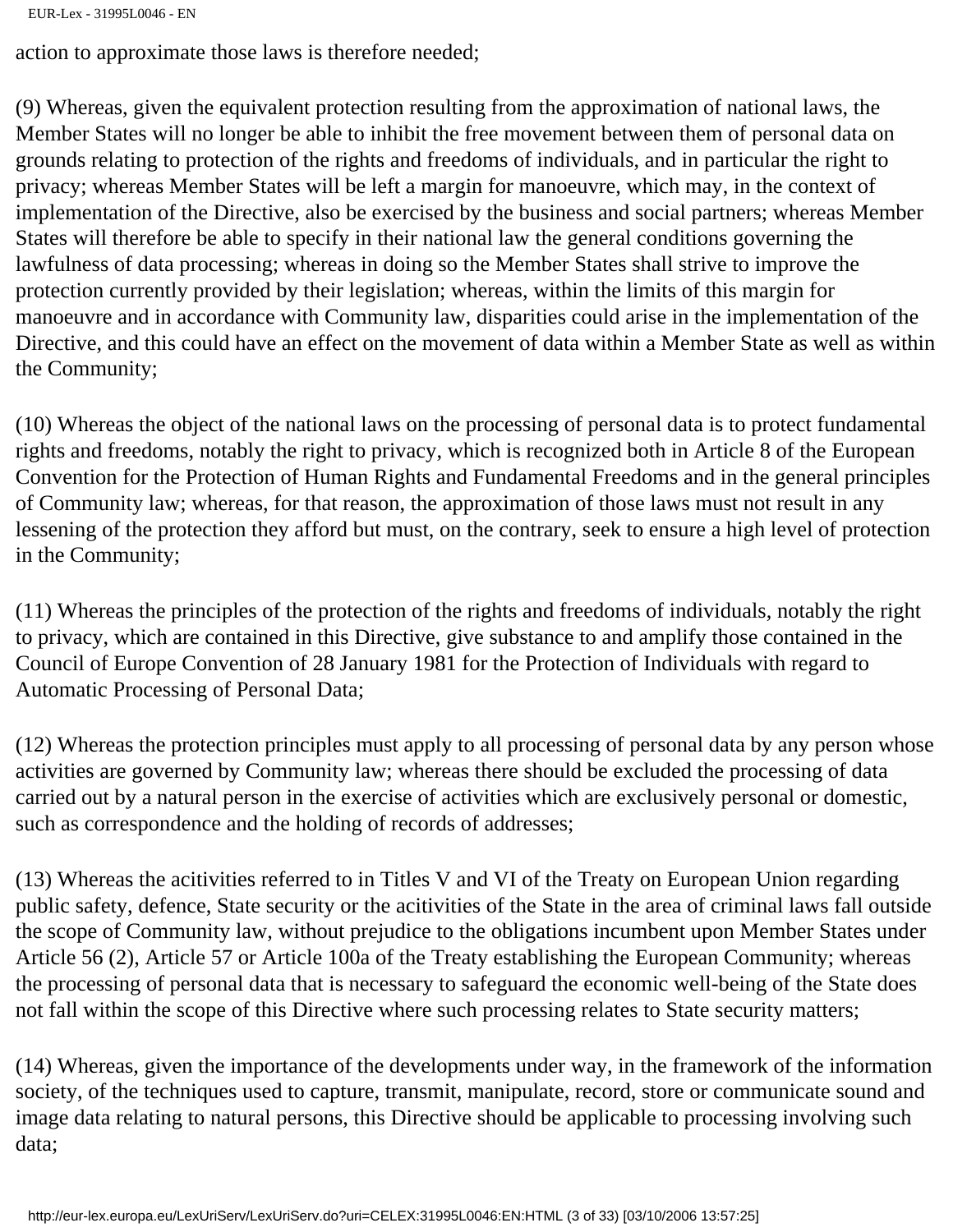(15) Whereas the processing of such data is covered by this Directive only if it is automated or if the data processed are contained or are intended to be contained in a filing system structured according to specific criteria relating to individuals, so as to permit easy access to the personal data in question;

(16) Whereas the processing of sound and image data, such as in cases of video surveillance, does not come within the scope of this Directive if it is carried out for the purposes of public security, defence, national security or in the course of State activities relating to the area of criminal law or of other activities which do not come within the scope of Community law;

(17) Whereas, as far as the processing of sound and image data carried out for purposes of journalism or the purposes of literary or artistic expression is concerned, in particular in the audiovisual field, the principles of the Directive are to apply in a restricted manner according to the provisions laid down in Article 9;

(18) Whereas, in order to ensure that individuals are not deprived of the protection to which they are entitled under this Directive, any processing of personal data in the Community must be carried out in accordance with the law of one of the Member States; whereas, in this connection, processing carried out under the responsibility of a controller who is established in a Member State should be governed by the law of that State;

(19) Whereas establishment on the territory of a Member State implies the effective and real exercise of activity through stable arrangements; whereas the legal form of such an establishment, whether simply branch or a subsidiary with a legal personality, is not the determining factor in this respect; whereas, when a single controller is established on the territory of several Member States, particularly by means of subsidiaries, he must ensure, in order to avoid any circumvention of national rules, that each of the establishments fulfils the obligations imposed by the national law applicable to its activities;

(20) Whereas the fact that the processing of data is carried out by a person established in a third country must not stand in the way of the protection of individuals provided for in this Directive; whereas in these cases, the processing should be governed by the law of the Member State in which the means used are located, and there should be guarantees to ensure that the rights and obligations provided for in this Directive are respected in practice;

(21) Whereas this Directive is without prejudice to the rules of territoriality applicable in criminal matters;

(22) Whereas Member States shall more precisely define in the laws they enact or when bringing into force the measures taken under this Directive the general circumstances in which processing is lawful; whereas in particular Article 5, in conjunction with Articles 7 and 8, allows Member States, independently of general rules, to provide for special processing conditions for specific sectors and for the various categories of data covered by Article 8;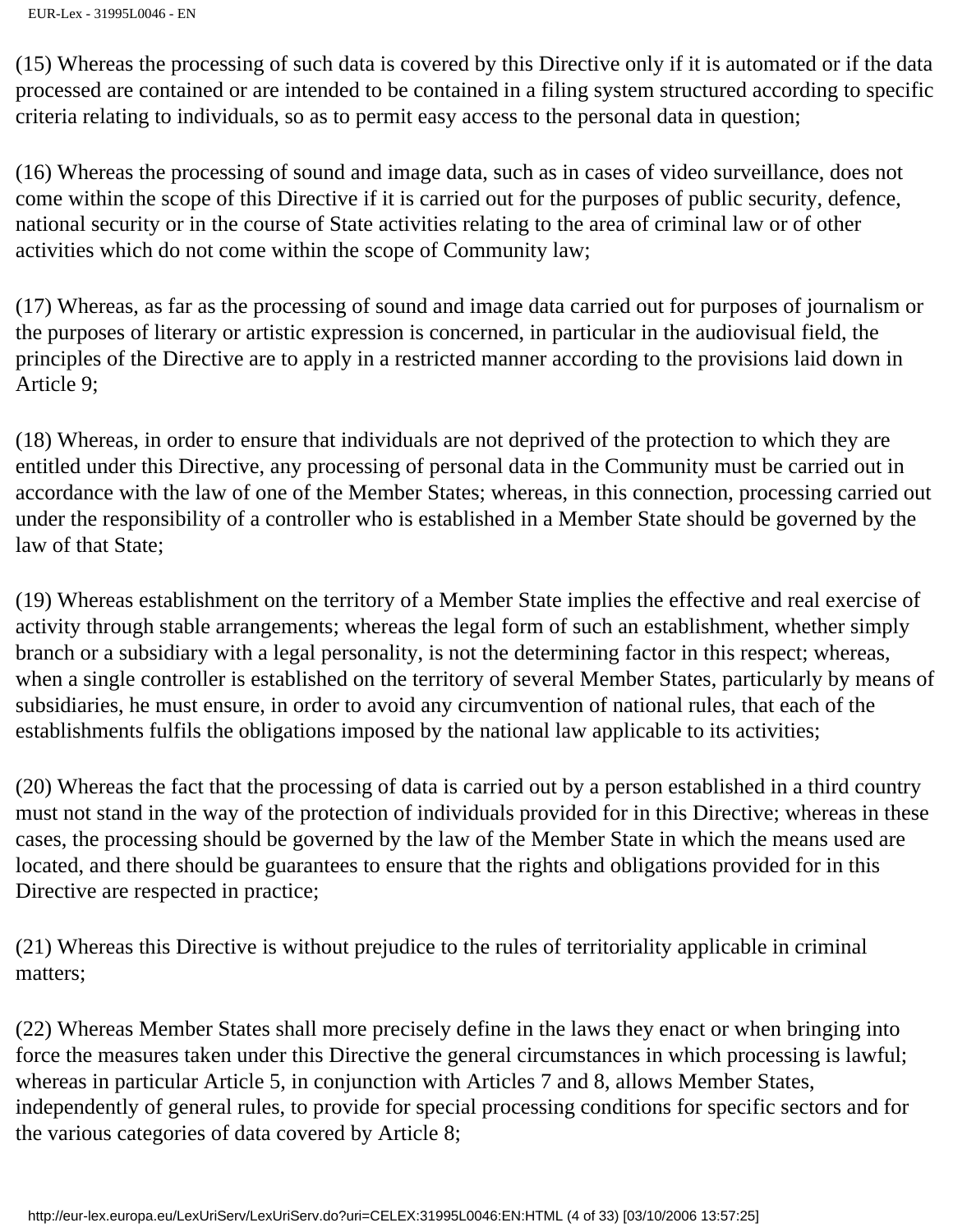```
EUR-Lex - 31995L0046 - EN
```
(23) Whereas Member States are empowered to ensure the implementation of the protection of individuals both by means of a general law on the protection of individuals as regards the processing of personal data and by sectorial laws such as those relating, for example, to statistical institutes;

(24) Whereas the legislation concerning the protection of legal persons with regard to the processing data which concerns them is not affected by this Directive;

(25) Whereas the principles of protection must be reflected, on the one hand, in the obligations imposed on persons, public authorities, enterprises, agencies or other bodies responsible for processing, in particular regarding data quality, technical security, notification to the supervisory authority, and the circumstances under which processing can be carried out, and, on the other hand, in the right conferred on individuals, the data on whom are the subject of processing, to be informed that processing is taking place, to consult the data, to request corrections and even to object to processing in certain circumstances;

(26) Whereas the principles of protection must apply to any information concerning an identified or identifiable person; whereas, to determine whether a person is identifiable, account should be taken of all the means likely reasonably to be used either by the controller or by any other person to identify the said person; whereas the principles of protection shall not apply to data rendered anonymous in such a way that the data subject is no longer identifiable; whereas codes of conduct within the meaning of Article 27 may be a useful instrument for providing guidance as to the ways in which data may be rendered anonymous and retained in a form in which identification of the data subject is no longer possible;

(27) Whereas the protection of individuals must apply as much to automatic processing of data as to manual processing; whereas the scope of this protection must not in effect depend on the techniques used, otherwise this would create a serious risk of circumvention; whereas, nonetheless, as regards manual processing, this Directive covers only filing systems, not unstructured files; whereas, in particular, the content of a filing system must be structured according to specific criteria relating to individuals allowing easy access to the personal data; whereas, in line with the definition in Article 2 (c), the different criteria for determining the constituents of a structured set of personal data, and the different criteria governing access to such a set, may be laid down by each Member State; whereas files or sets of files as well as their cover pages, which are not structured according to specific criteria, shall under no circumstances fall within the scope of this Directive;

(28) Whereas any processing of personal data must be lawful and fair to the individuals concerned; whereas, in particular, the data must be adequate, relevant and not excessive in relation to the purposes for which they are processed; whereas such purposes must be explicit and legitimate and must be determined at the time of collection of the data; whereas the purposes of processing further to collection shall not be incompatible with the purposes as they were originally specified;

(29) Whereas the further processing of personal data for historical, statistical or scientific purposes is not generally to be considered incompatible with the purposes for which the data have previously been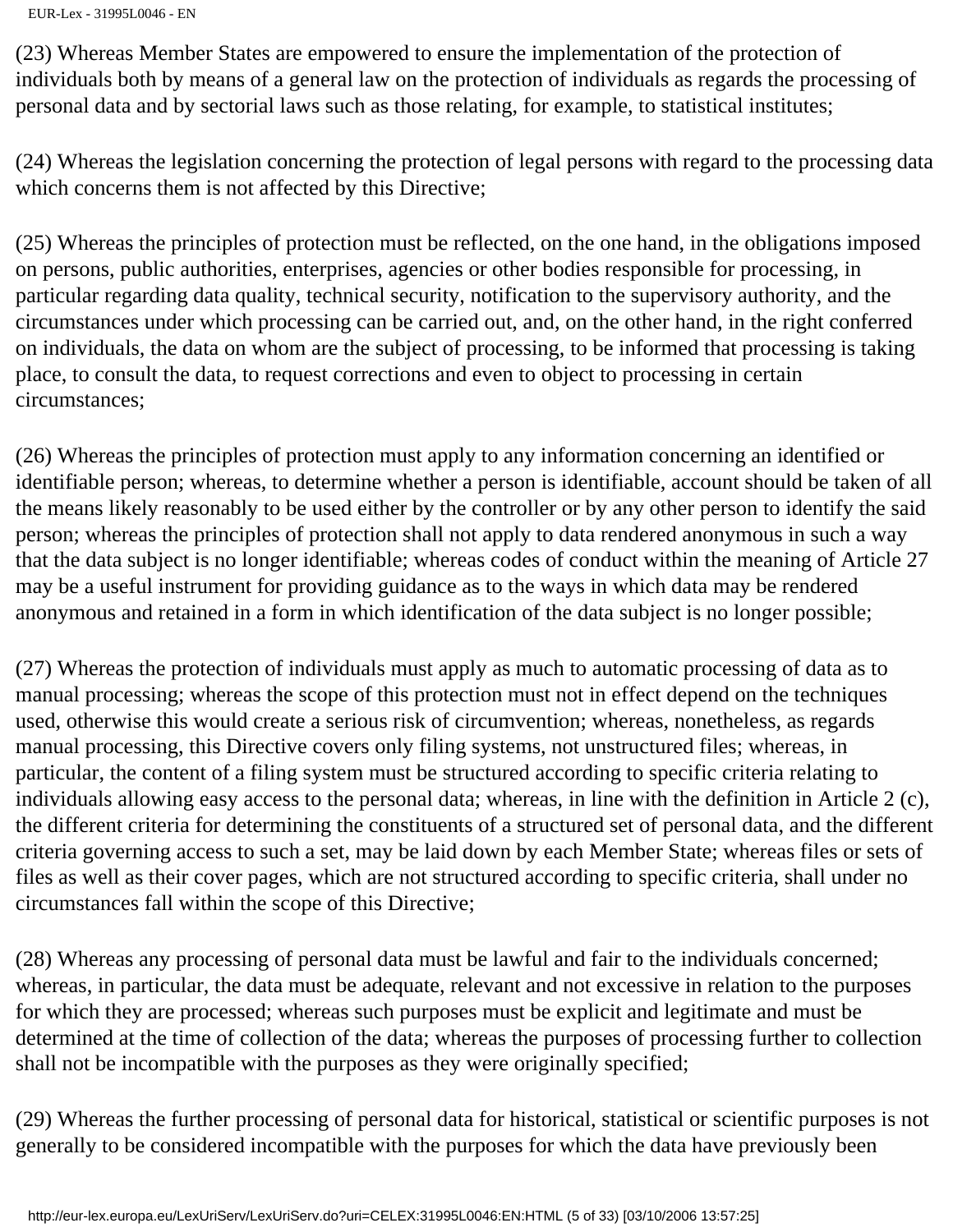```
EUR-Lex - 31995L0046 - EN
```
collected provided that Member States furnish suitable safeguards; whereas these safeguards must in particular rule out the use of the data in support of measures or decisions regarding any particular individual;

(30) Whereas, in order to be lawful, the processing of personal data must in addition be carried out with the consent of the data subject or be necessary for the conclusion or performance of a contract binding on the data subject, or as a legal requirement, or for the performance of a task carried out in the public interest or in the exercise of official authority, or in the legitimate interests of a natural or legal person, provided that the interests or the rights and freedoms of the data subject are not overriding; whereas, in particular, in order to maintain a balance between the interests involved while guaranteeing effective competition, Member States may determine the circumstances in which personal data may be used or disclosed to a third party in the context of the legitimate ordinary business activities of companies and other bodies; whereas Member States may similarly specify the conditions under which personal data may be disclosed to a third party for the purposes of marketing whether carried out commercially or by a charitable organization or by any other association or foundation, of a political nature for example, subject to the provisions allowing a data subject to object to the processing of data regarding him, at no cost and without having to state his reasons;

(31) Whereas the processing of personal data must equally be regarded as lawful where it is carried out in order to protect an interest which is essential for the data subject's life;

(32) Whereas it is for national legislation to determine whether the controller performing a task carried out in the public interest or in the exercise of official authority should be a public administration or another natural or legal person governed by public law, or by private law such as a professional association;

(33) Whereas data which are capable by their nature of infringing fundamental freedoms or privacy should not be processed unless the data subject gives his explicit consent; whereas, however, derogations from this prohibition must be explicitly provided for in respect of specific needs, in particular where the processing of these data is carried out for certain health-related purposes by persons subject to a legal obligation of professional secrecy or in the course of legitimate activities by certain associations or foundations the purpose of which is to permit the exercise of fundamental freedoms;

(34) Whereas Member States must also be authorized, when justified by grounds of important public interest, to derogate from the prohibition on processing sensitive categories of data where important reasons of public interest so justify in areas such as public health and social protection - especially in order to ensure the quality and cost-effectiveness of the procedures used for settling claims for benefits and services in the health insurance system - scientific research and government statistics; whereas it is incumbent on them, however, to provide specific and suitable safeguards so as to protect the fundamental rights and the privacy of individuals;

(35) Whereas, moreover, the processing of personal data by official authorities for achieving aims, laid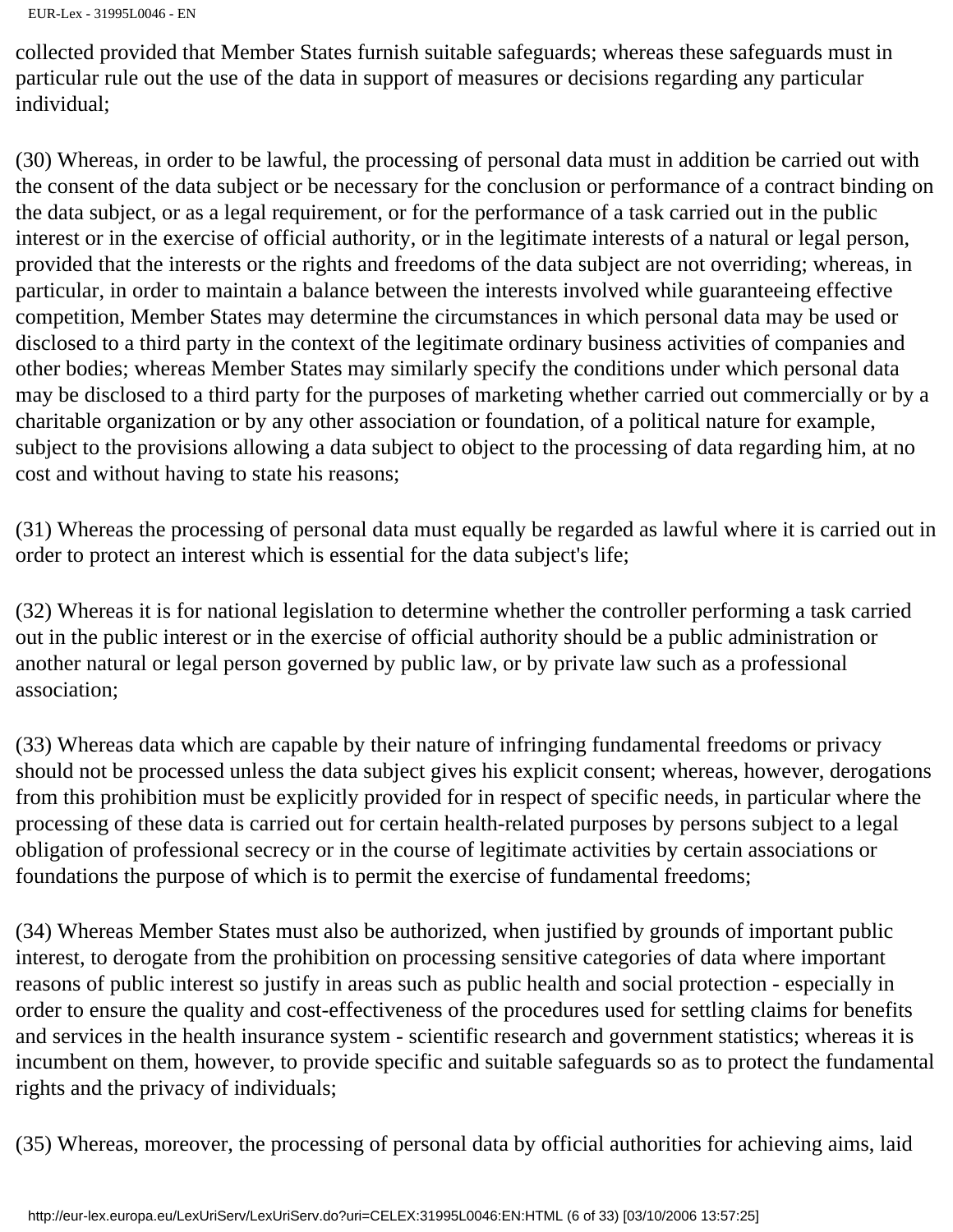down in constitutional law or international public law, of officially recognized religious associations is carried out on important grounds of public interest;

(36) Whereas where, in the course of electoral activities, the operation of the democratic system requires in certain Member States that political parties compile data on people's political opinion, the processing of such data may be permitted for reasons of important public interest, provided that appropriate safeguards are established;

(37) Whereas the processing of personal data for purposes of journalism or for purposes of literary of artistic expression, in particular in the audiovisual field, should qualify for exemption from the requirements of certain provisions of this Directive in so far as this is necessary to reconcile the fundamental rights of individuals with freedom of information and notably the right to receive and impart information, as guaranteed in particular in Article 10 of the European Convention for the Protection of Human Rights and Fundamental Freedoms; whereas Member States should therefore lay down exemptions and derogations necessary for the purpose of balance between fundamental rights as regards general measures on the legitimacy of data processing, measures on the transfer of data to third countries and the power of the supervisory authority; whereas this should not, however, lead Member States to lay down exemptions from the measures to ensure security of processing; whereas at least the supervisory authority responsible for this sector should also be provided with certain ex-post powers, e.g. to publish a regular report or to refer matters to the judicial authorities;

(38) Whereas, if the processing of data is to be fair, the data subject must be in a position to learn of the existence of a processing operation and, where data are collected from him, must be given accurate and full information, bearing in mind the circumstances of the collection;

(39) Whereas certain processing operations involve data which the controller has not collected directly from the data subject; whereas, furthermore, data can be legitimately disclosed to a third party, even if the disclosure was not anticipated at the time the data were collected from the data subject; whereas, in all these cases, the data subject should be informed when the data are recorded or at the latest when the data are first disclosed to a third party;

(40) Whereas, however, it is not necessary to impose this obligation of the data subject already has the information; whereas, moreover, there will be no such obligation if the recording or disclosure are expressly provided for by law or if the provision of information to the data subject proves impossible or would involve disproportionate efforts, which could be the case where processing is for historical, statistical or scientific purposes; whereas, in this regard, the number of data subjects, the age of the data, and any compensatory measures adopted may be taken into consideration;

(41) Whereas any person must be able to exercise the right of access to data relating to him which are being processed, in order to verify in particular the accuracy of the data and the lawfulness of the processing; whereas, for the same reasons, every data subject must also have the right to know the logic involved in the automatic processing of data concerning him, at least in the case of the automated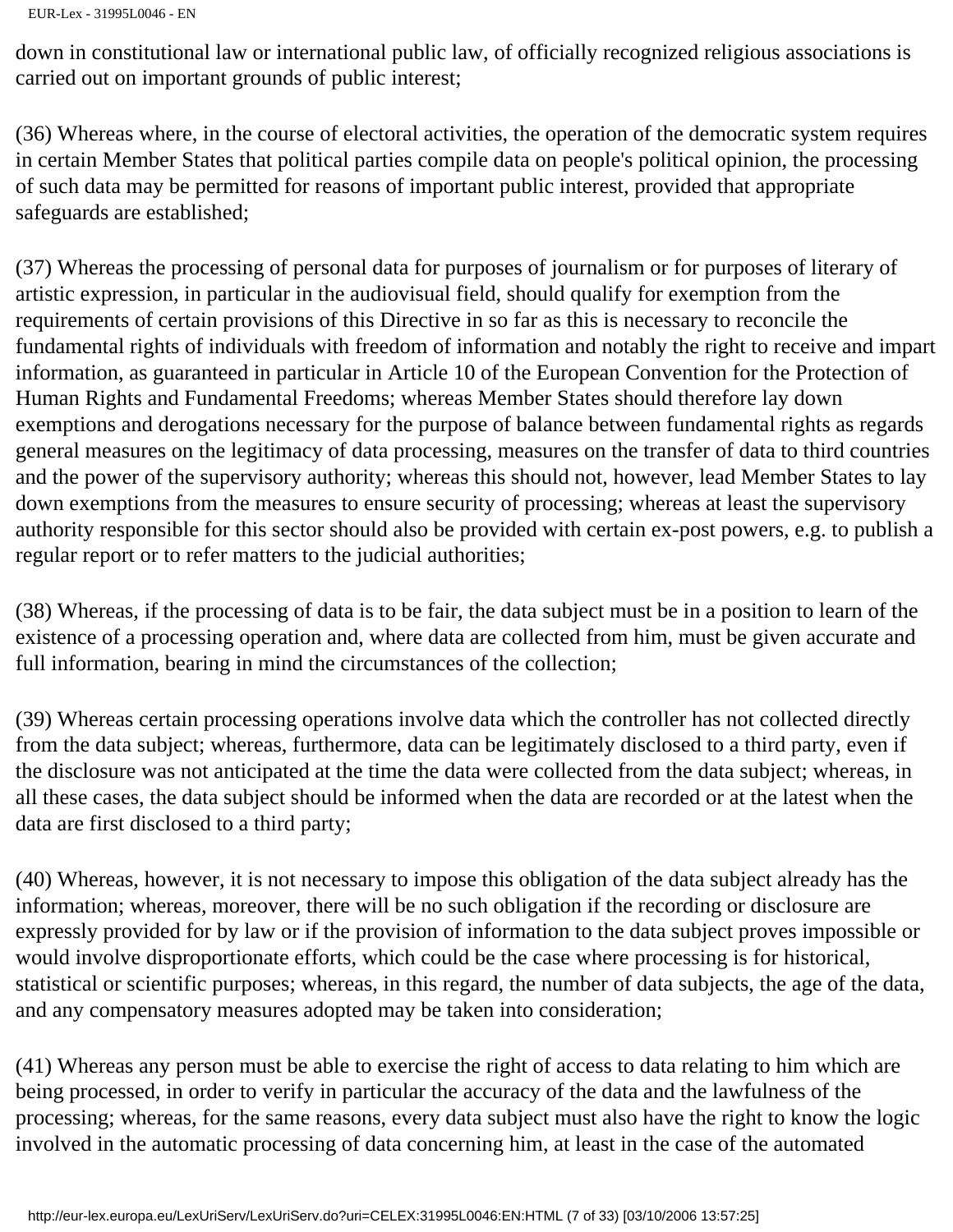```
EUR-Lex - 31995L0046 - EN
```
decisions referred to in Article 15 (1); whereas this right must not adversely affect trade secrets or intellectual property and in particular the copyright protecting the software; whereas these considerations must not, however, result in the data subject being refused all information;

(42) Whereas Member States may, in the interest of the data subject or so as to protect the rights and freedoms of others, restrict rights of access and information; whereas they may, for example, specify that access to medical data may be obtained only through a health professional;

(43) Whereas restrictions on the rights of access and information and on certain obligations of the controller may similarly be imposed by Member States in so far as they are necessary to safeguard, for example, national security, defence, public safety, or important economic or financial interests of a Member State or the Union, as well as criminal investigations and prosecutions and action in respect of breaches of ethics in the regulated professions; whereas the list of exceptions and limitations should include the tasks of monitoring, inspection or regulation necessary in the three last-mentioned areas concerning public security, economic or financial interests and crime prevention; whereas the listing of tasks in these three areas does not affect the legitimacy of exceptions or restrictions for reasons of State security or defence;

(44) Whereas Member States may also be led, by virtue of the provisions of Community law, to derogate from the provisions of this Directive concerning the right of access, the obligation to inform individuals, and the quality of data, in order to secure certain of the purposes referred to above;

(45) Whereas, in cases where data might lawfully be processed on grounds of public interest, official authority or the legitimate interests of a natural or legal person, any data subject should nevertheless be entitled, on legitimate and compelling grounds relating to his particular situation, to object to the processing of any data relating to himself; whereas Member States may nevertheless lay down national provisions to the contrary;

(46) Whereas the protection of the rights and freedoms of data subjects with regard to the processing of personal data requires that appropriate technical and organizational measures be taken, both at the time of the design of the processing system and at the time of the processing itself, particularly in order to maintain security and thereby to prevent any unauthorized processing; whereas it is incumbent on the Member States to ensure that controllers comply with these measures; whereas these measures must ensure an appropriate level of security, taking into account the state of the art and the costs of their implementation in relation to the risks inherent in the processing and the nature of the data to be protected;

(47) Whereas where a message containing personal data is transmitted by means of a telecommunications or electronic mail service, the sole purpose of which is the transmission of such messages, the controller in respect of the personal data contained in the message will normally be considered to be the person from whom the message originates, rather than the person offering the transmission services; whereas, nevertheless, those offering such services will normally be considered controllers in respect of the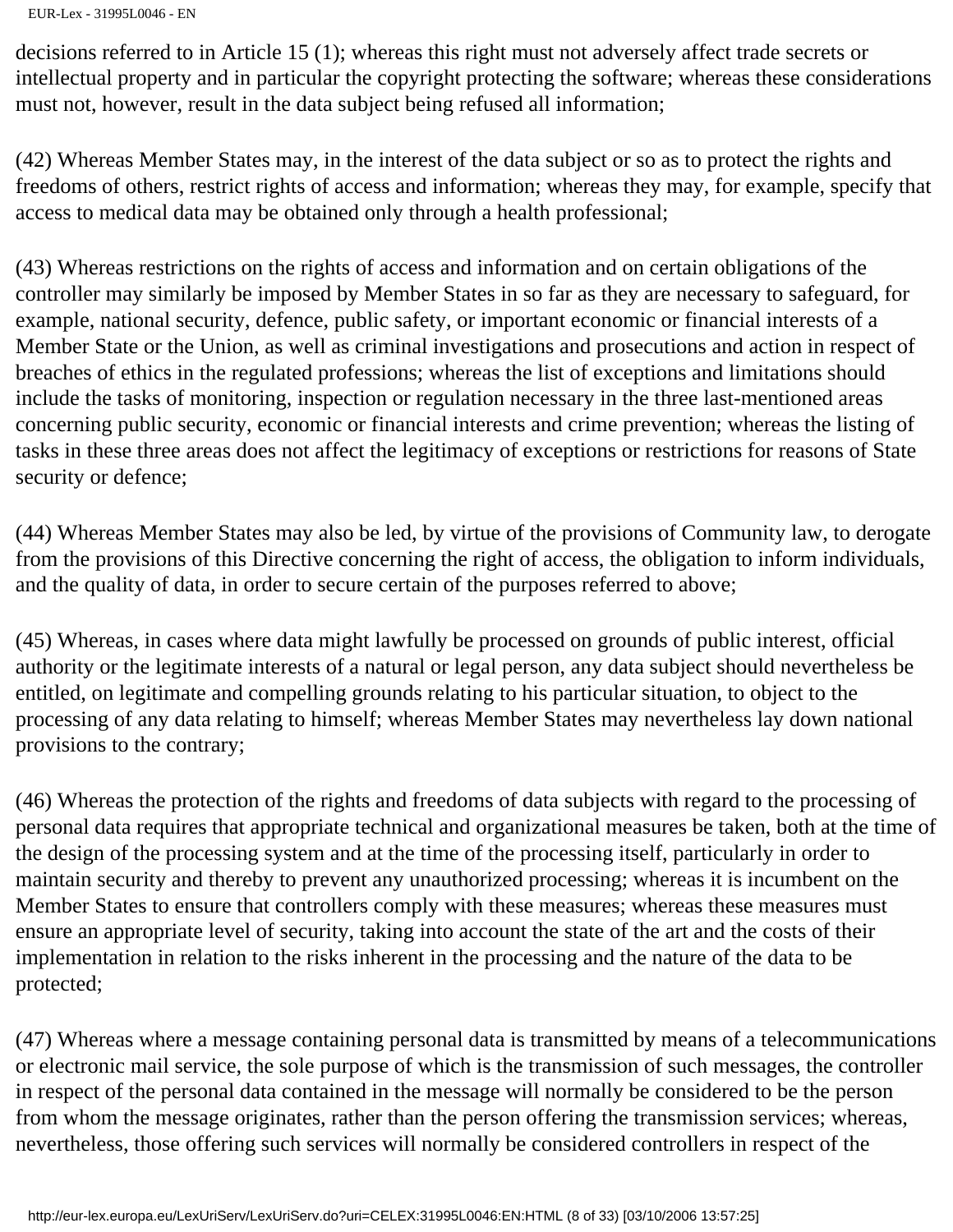```
EUR-Lex - 31995L0046 - EN
```
processing of the additional personal data necessary for the operation of the service;

(48) Whereas the procedures for notifying the supervisory authority are designed to ensure disclosure of the purposes and main features of any processing operation for the purpose of verification that the operation is in accordance with the national measures taken under this Directive;

(49) Whereas, in order to avoid unsuitable administrative formalities, exemptions from the obligation to notify and simplification of the notification required may be provided for by Member States in cases where processing is unlikely adversely to affect the rights and freedoms of data subjects, provided that it is in accordance with a measure taken by a Member State specifying its limits; whereas exemption or simplification may similarly be provided for by Member States where a person appointed by the controller ensures that the processing carried out is not likely adversely to affect the rights and freedoms of data subjects; whereas such a data protection official, whether or not an employee of the controller, must be in a position to exercise his functions in complete independence;

(50) Whereas exemption or simplification could be provided for in cases of processing operations whose sole purpose is the keeping of a register intended, according to national law, to provide information to the public and open to consultation by the public or by any person demonstrating a legitimate interest;

(51) Whereas, nevertheless, simplification or exemption from the obligation to notify shall not release the controller from any of the other obligations resulting from this Directive;

(52) Whereas, in this context, ex post facto verification by the competent authorities must in general be considered a sufficient measure;

(53) Whereas, however, certain processing operation are likely to pose specific risks to the rights and freedoms of data subjects by virtue of their nature, their scope or their purposes, such as that of excluding individuals from a right, benefit or a contract, or by virtue of the specific use of new technologies; whereas it is for Member States, if they so wish, to specify such risks in their legislation;

(54) Whereas with regard to all the processing undertaken in society, the amount posing such specific risks should be very limited; whereas Member States must provide that the supervisory authority, or the data protection official in cooperation with the authority, check such processing prior to it being carried out; whereas following this prior check, the supervisory authority may, according to its national law, give an opinion or an authorization regarding the processing; whereas such checking may equally take place in the course of the preparation either of a measure of the national parliament or of a measure based on such a legislative measure, which defines the nature of the processing and lays down appropriate safeguards;

(55) Whereas, if the controller fails to respect the rights of data subjects, national legislation must provide for a judicial remedy; whereas any damage which a person may suffer as a result of unlawful processing must be compensated for by the controller, who may be exempted from liability if he proves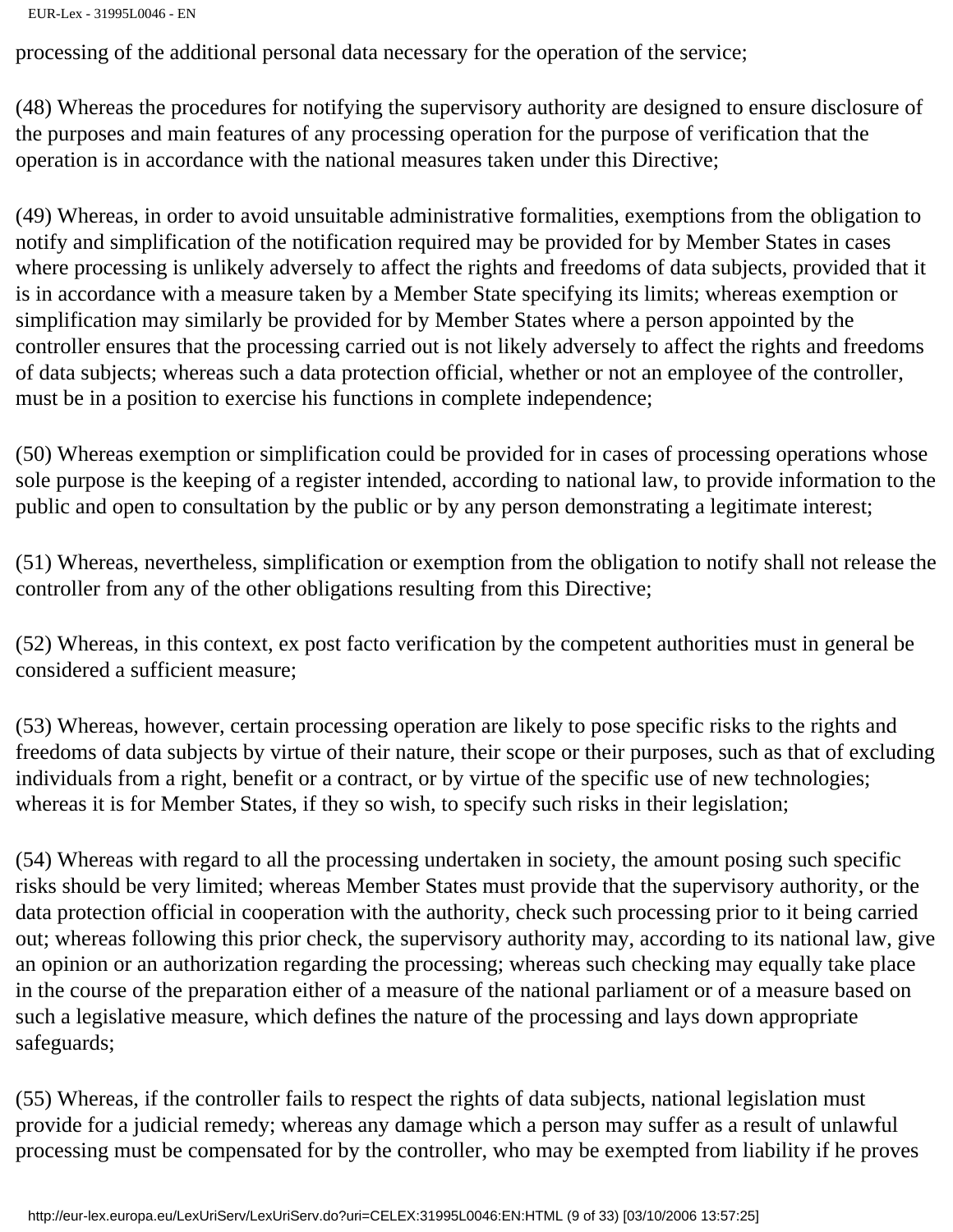```
EUR-Lex - 31995L0046 - EN
```
that he is not responsible for the damage, in particular in cases where he establishes fault on the part of the data subject or in case of force majeure; whereas sanctions must be imposed on any person, whether governed by private of public law, who fails to comply with the national measures taken under this Directive;

(56) Whereas cross-border flows of personal data are necessary to the expansion of international trade; whereas the protection of individuals guaranteed in the Community by this Directive does not stand in the way of transfers of personal data to third countries which ensure an adequate level of protection; whereas the adequacy of the level of protection afforded by a third country must be assessed in the light of all the circumstances surrounding the transfer operation or set of transfer operations;

(57) Whereas, on the other hand, the transfer of personal data to a third country which does not ensure an adequate level of protection must be prohibited;

(58) Whereas provisions should be made for exemptions from this prohibition in certain circumstances where the data subject has given his consent, where the transfer is necessary in relation to a contract or a legal claim, where protection of an important public interest so requires, for example in cases of international transfers of data between tax or customs administrations or between services competent for social security matters, or where the transfer is made from a register established by law and intended for consultation by the public or persons having a legitimate interest; whereas in this case such a transfer should not involve the entirety of the data or entire categories of the data contained in the register and, when the register is intended for consultation by persons having a legitimate interest, the transfer should be made only at the request of those persons or if they are to be the recipients;

(59) Whereas particular measures may be taken to compensate for the lack of protection in a third country in cases where the controller offers appropriate safeguards; whereas, moreover, provision must be made for procedures for negotiations between the Community and such third countries;

(60) Whereas, in any event, transfers to third countries may be effected only in full compliance with the provisions adopted by the Member States pursuant to this Directive, and in particular Article 8 thereof;

(61) Whereas Member States and the Commission, in their respective spheres of competence, must encourage the trade associations and other representative organizations concerned to draw up codes of conduct so as to facilitate the application of this Directive, taking account of the specific characteristics of the processing carried out in certain sectors, and respecting the national provisions adopted for its implementation;

(62) Whereas the establishment in Member States of supervisory authorities, exercising their functions with complete independence, is an essential component of the protection of individuals with regard to the processing of personal data;

(63) Whereas such authorities must have the necessary means to perform their duties, including powers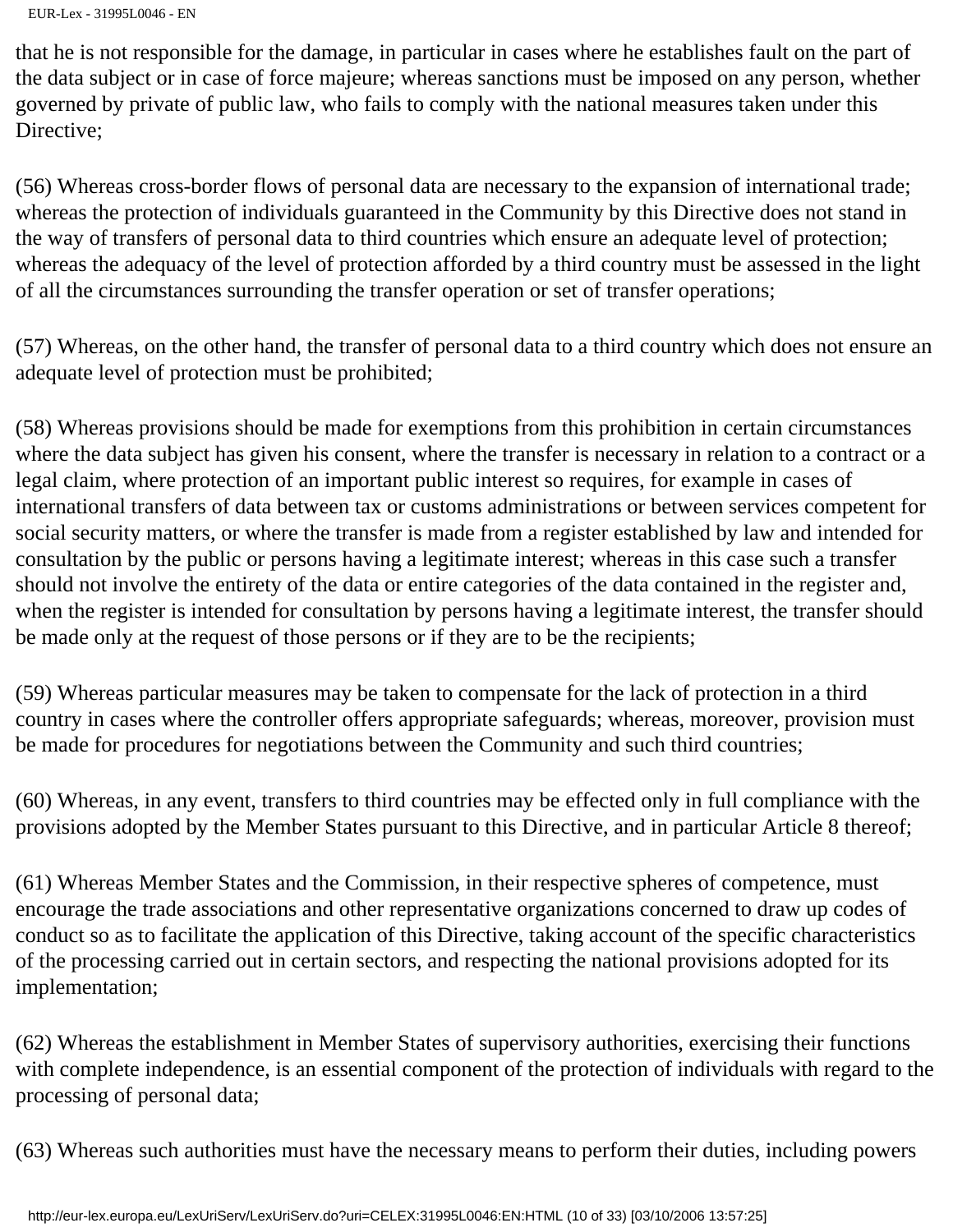of investigation and intervention, particularly in cases of complaints from individuals, and powers to engage in legal proceedings; whereas such authorities must help to ensure transparency of processing in the Member States within whose jurisdiction they fall;

(64) Whereas the authorities in the different Member States will need to assist one another in performing their duties so as to ensure that the rules of protection are properly respected throughout the European Union;

(65) Whereas, at Community level, a Working Party on the Protection of Individuals with regard to the Processing of Personal Data must be set up and be completely independent in the performance of its functions; whereas, having regard to its specific nature, it must advise the Commission and, in particular, contribute to the uniform application of the national rules adopted pursuant to this Directive;

(66) Whereas, with regard to the transfer of data to third countries, the application of this Directive calls for the conferment of powers of implementation on the Commission and the establishment of a procedure as laid down in Council Decision 87/373/EEC (1);

(67) Whereas an agreement on a modus vivendi between the European Parliament, the Council and the Commission concerning the implementing measures for acts adopted in accordance with the procedure laid down in Article 189b of the EC Treaty was reached on 20 December 1994;

(68) Whereas the principles set out in this Directive regarding the protection of the rights and freedoms of individuals, notably their right to privacy, with regard to the processing of personal data may be supplemented or clarified, in particular as far as certain sectors are concerned, by specific rules based on those principles;

(69) Whereas Member States should be allowed a period of not more than three years from the entry into force of the national measures transposing this Directive in which to apply such new national rules progressively to all processing operations already under way; whereas, in order to facilitate their costeffective implementation, a further period expiring 12 years after the date on which this Directive is adopted will be allowed to Member States to ensure the conformity of existing manual filing systems with certain of the Directive's provisions; whereas, where data contained in such filing systems are manually processed during this extended transition period, those systems must be brought into conformity with these provisions at the time of such processing;

(70) Whereas it is not necessary for the data subject to give his consent again so as to allow the controller to continue to process, after the national provisions taken pursuant to this Directive enter into force, any sensitive data necessary for the performance of a contract concluded on the basis of free and informed consent before the entry into force of these provisions;

(71) Whereas this Directive does not stand in the way of a Member State's regulating marketing activities aimed at consumers residing in territory in so far as such regulation does not concern the protection of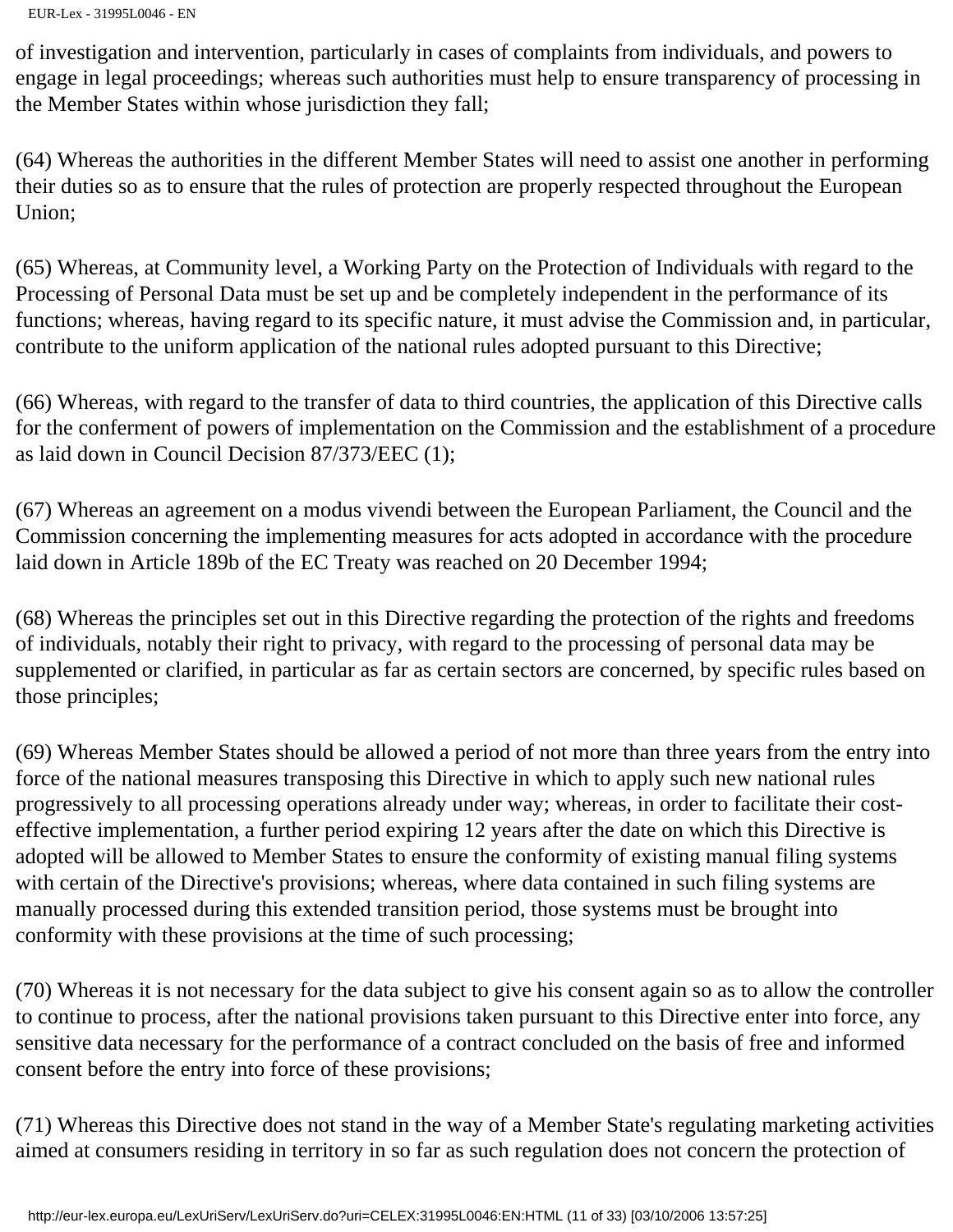```
EUR-Lex - 31995L0046 - EN
```
individuals with regard to the processing of personal data;

(72) Whereas this Directive allows the principle of public access to official documents to be taken into account when implementing the principles set out in this Directive,

# HAVE ADOPTED THIS DIRECTIVE:

## CHAPTER I GENERAL PROVISIONS

Article 1

Object of the Directive

1. In accordance with this Directive, Member States shall protect the fundamental rights and freedoms of natural persons, and in particular their right to privacy with respect to the processing of personal data.

2. Member States shall neither restrict nor prohibit the free flow of personal data between Member States for reasons connected with the protection afforded under paragraph 1.

Article 2

**Definitions** 

For the purposes of this Directive:

(a) 'personal data' shall mean any information relating to an identified or identifiable natural person ('data subject'); an identifiable person is one who can be identified, directly or indirectly, in particular by reference to an identification number or to one or more factors specific to his physical, physiological, mental, economic, cultural or social identity;

(b) 'processing of personal data' ('processing') shall mean any operation or set of operations which is performed upon personal data, whether or not by automatic means, such as collection, recording, organization, storage, adaptation or alteration, retrieval, consultation, use, disclosure by transmission, dissemination or otherwise making available, alignment or combination, blocking, erasure or destruction;

(c) 'personal data filing system' ('filing system') shall mean any structured set of personal data which are accessible according to specific criteria, whether centralized, decentralized or dispersed on a functional or geographical basis;

(d) 'controller' shall mean the natural or legal person, public authority, agency or any other body which alone or jointly with others determines the purposes and means of the processing of personal data; where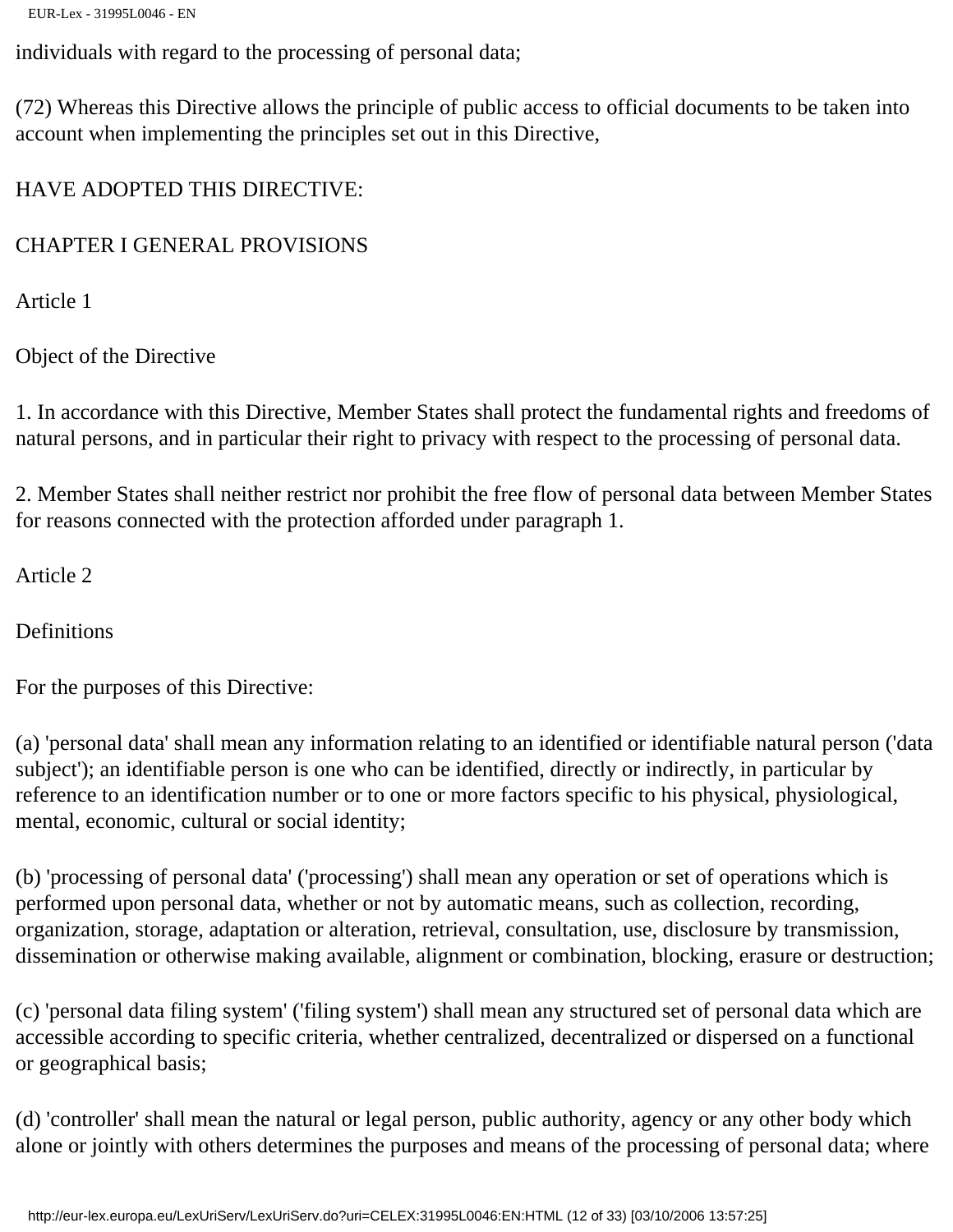the purposes and means of processing are determined by national or Community laws or regulations, the controller or the specific criteria for his nomination may be designated by national or Community law;

(e) 'processor' shall mean a natural or legal person, public authority, agency or any other body which processes personal data on behalf of the controller;

(f) 'third party' shall mean any natural or legal person, public authority, agency or any other body other than the data subject, the controller, the processor and the persons who, under the direct authority of the controller or the processor, are authorized to process the data;

(g) 'recipient' shall mean a natural or legal person, public authority, agency or any other body to whom data are disclosed, whether a third party or not; however, authorities which may receive data in the framework of a particular inquiry shall not be regarded as recipients;

(h) 'the data subject's consent' shall mean any freely given specific and informed indication of his wishes by which the data subject signifies his agreement to personal data relating to him being processed.

Article 3

Scope

1. This Directive shall apply to the processing of personal data wholly or partly by automatic means, and to the processing otherwise than by automatic means of personal data which form part of a filing system or are intended to form part of a filing system.

2. This Directive shall not apply to the processing of personal data:

- in the course of an activity which falls outside the scope of Community law, such as those provided for by Titles V and VI of the Treaty on European Union and in any case to processing operations concerning public security, defence, State security (including the economic well-being of the State when the processing operation relates to State security matters) and the activities of the State in areas of criminal law,

- by a natural person in the course of a purely personal or household activity.

Article 4

National law applicable

1. Each Member State shall apply the national provisions it adopts pursuant to this Directive to the processing of personal data where: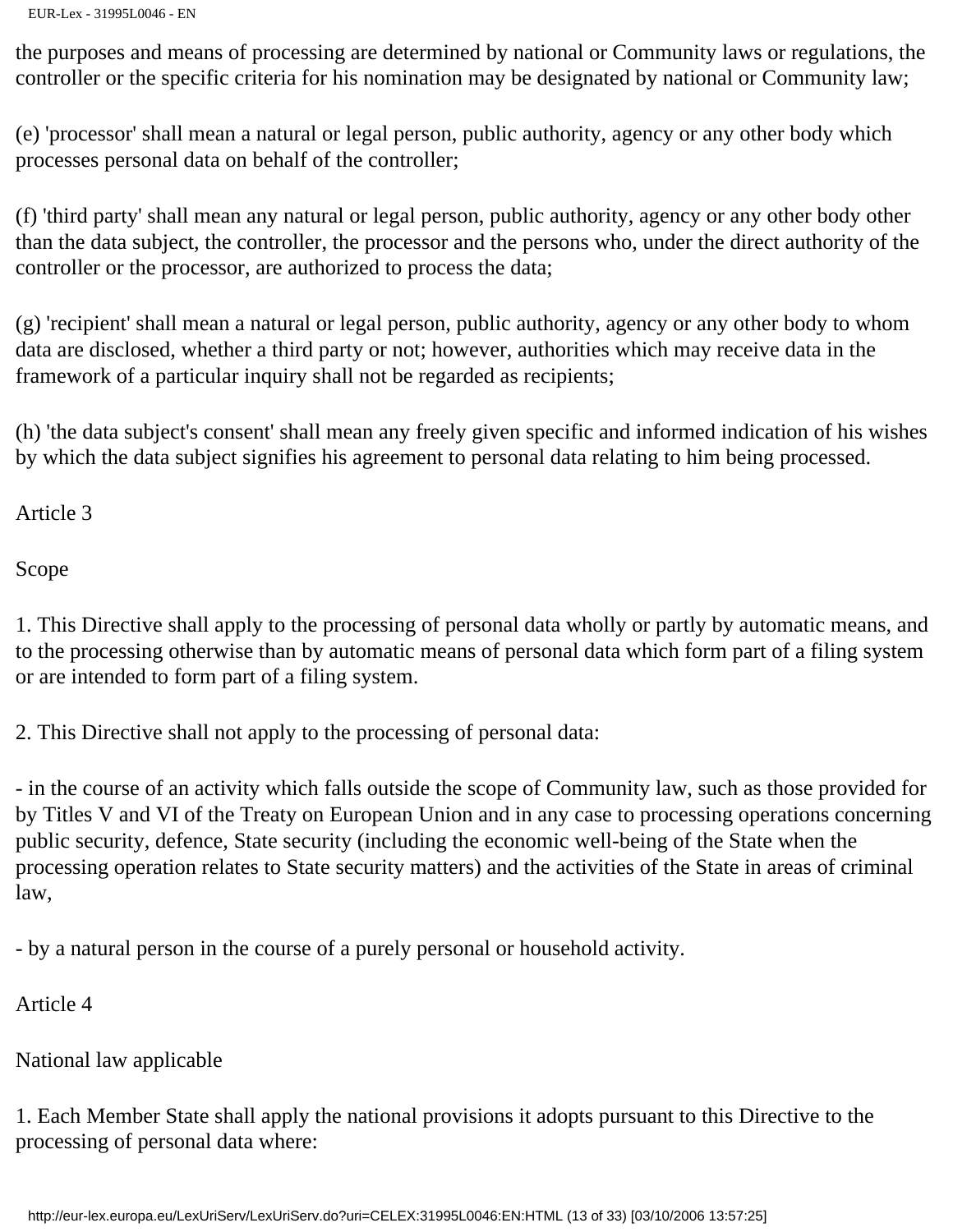(a) the processing is carried out in the context of the activities of an establishment of the controller on the territory of the Member State; when the same controller is established on the territory of several Member States, he must take the necessary measures to ensure that each of these establishments complies with the obligations laid down by the national law applicable;

(b) the controller is not established on the Member State's territory, but in a place where its national law applies by virtue of international public law;

(c) the controller is not established on Community territory and, for purposes of processing personal data makes use of equipment, automated or otherwise, situated on the territory of the said Member State, unless such equipment is used only for purposes of transit through the territory of the Community.

2. In the circumstances referred to in paragraph 1 (c), the controller must designate a representative established in the territory of that Member State, without prejudice to legal actions which could be initiated against the controller himself.

# CHAPTER II GENERAL RULES ON THE LAWFULNESS OF THE PROCESSING OF PERSONAL DATA

## Article 5

Member States shall, within the limits of the provisions of this Chapter, determine more precisely the conditions under which the processing of personal data is lawful.

## SECTION I

# PRINCIPLES RELATING TO DATA QUALITY

Article 6

1. Member States shall provide that personal data must be:

(a) processed fairly and lawfully;

(b) collected for specified, explicit and legitimate purposes and not further processed in a way incompatible with those purposes. Further processing of data for historical, statistical or scientific purposes shall not be considered as incompatible provided that Member States provide appropriate safeguards;

(c) adequate, relevant and not excessive in relation to the purposes for which they are collected and/or further processed;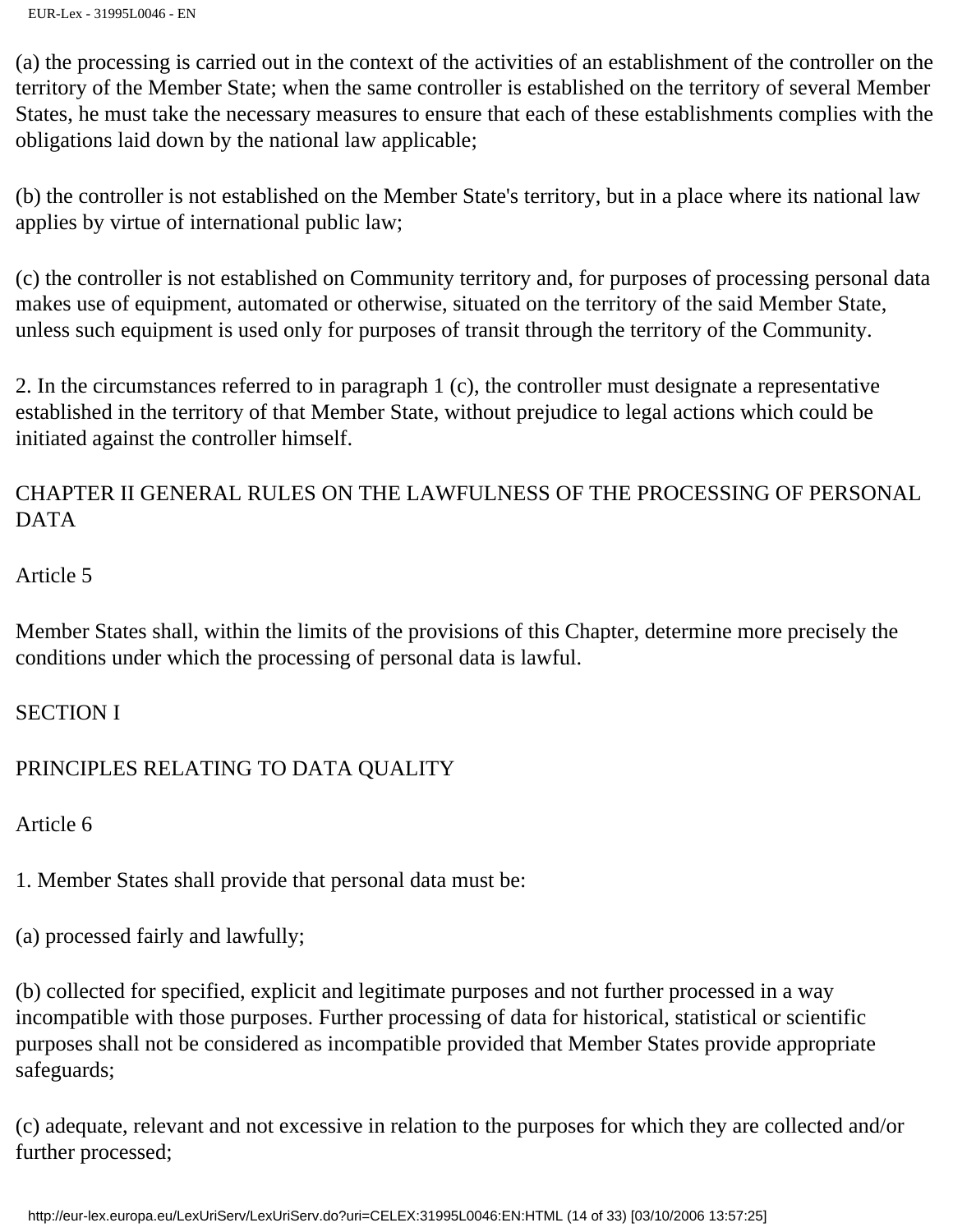(d) accurate and, where necessary, kept up to date; every reasonable step must be taken to ensure that data which are inaccurate or incomplete, having regard to the purposes for which they were collected or for which they are further processed, are erased or rectified;

(e) kept in a form which permits identification of data subjects for no longer than is necessary for the purposes for which the data were collected or for which they are further processed. Member States shall lay down appropriate safeguards for personal data stored for longer periods for historical, statistical or scientific use.

2. It shall be for the controller to ensure that paragraph 1 is complied with.

#### SECTION II

#### CRITERIA FOR MAKING DATA PROCESSING LEGITIMATE

Article 7

Member States shall provide that personal data may be processed only if:

(a) the data subject has unambiguously given his consent; or

(b) processing is necessary for the performance of a contract to which the data subject is party or in order to take steps at the request of the data subject prior to entering into a contract; or

(c) processing is necessary for compliance with a legal obligation to which the controller is subject; or

(d) processing is necessary in order to protect the vital interests of the data subject; or

(e) processing is necessary for the performance of a task carried out in the public interest or in the exercise of official authority vested in the controller or in a third party to whom the data are disclosed; or

(f) processing is necessary for the purposes of the legitimate interests pursued by the controller or by the third party or parties to whom the data are disclosed, except where such interests are overridden by the interests for fundamental rights and freedoms of the data subject which require protection under Article 1 (1).

#### SECTION III

# SPECIAL CATEGORIES OF PROCESSING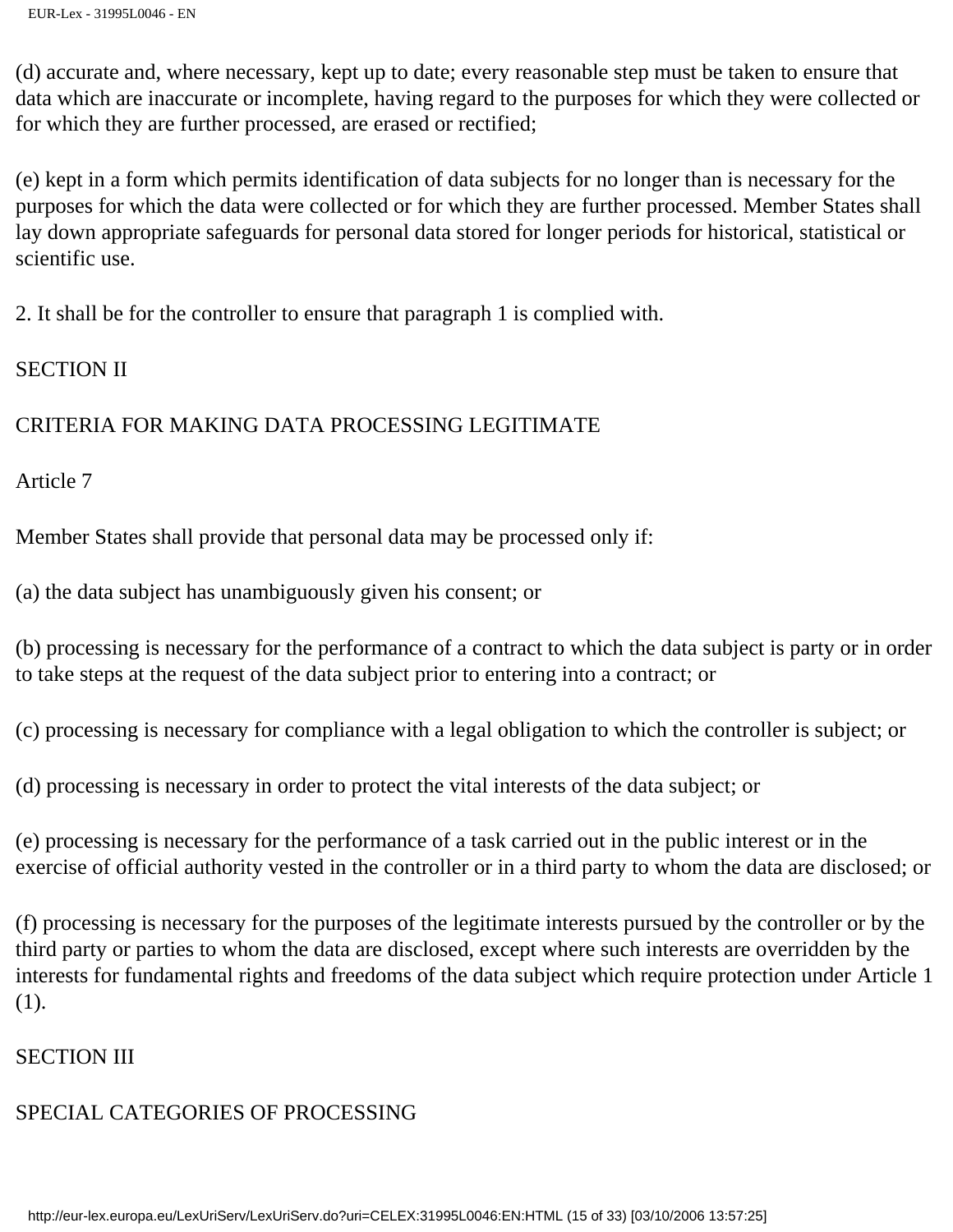Article 8

The processing of special categories of data

1. Member States shall prohibit the processing of personal data revealing racial or ethnic origin, political opinions, religious or philosophical beliefs, trade-union membership, and the processing of data concerning health or sex life.

2. Paragraph 1 shall not apply where:

(a) the data subject has given his explicit consent to the processing of those data, except where the laws of the Member State provide that the prohibition referred to in paragraph 1 may not be lifted by the data subject's giving his consent; or

(b) processing is necessary for the purposes of carrying out the obligations and specific rights of the controller in the field of employment law in so far as it is authorized by national law providing for adequate safeguards; or

(c) processing is necessary to protect the vital interests of the data subject or of another person where the data subject is physically or legally incapable of giving his consent; or

(d) processing is carried out in the course of its legitimate activities with appropriate guarantees by a foundation, association or any other non-profit-seeking body with a political, philosophical, religious or trade-union aim and on condition that the processing relates solely to the members of the body or to persons who have regular contact with it in connection with its purposes and that the data are not disclosed to a third party without the consent of the data subjects; or

(e) the processing relates to data which are manifestly made public by the data subject or is necessary for the establishment, exercise or defence of legal claims.

3. Paragraph 1 shall not apply where processing of the data is required for the purposes of preventive medicine, medical diagnosis, the provision of care or treatment or the management of health-care services, and where those data are processed by a health professional subject under national law or rules established by national competent bodies to the obligation of professional secrecy or by another person also subject to an equivalent obligation of secrecy.

4. Subject to the provision of suitable safeguards, Member States may, for reasons of substantial public interest, lay down exemptions in addition to those laid down in paragraph 2 either by national law or by decision of the supervisory authority.

5. Processing of data relating to offences, criminal convictions or security measures may be carried out only under the control of official authority, or if suitable specific safeguards are provided under national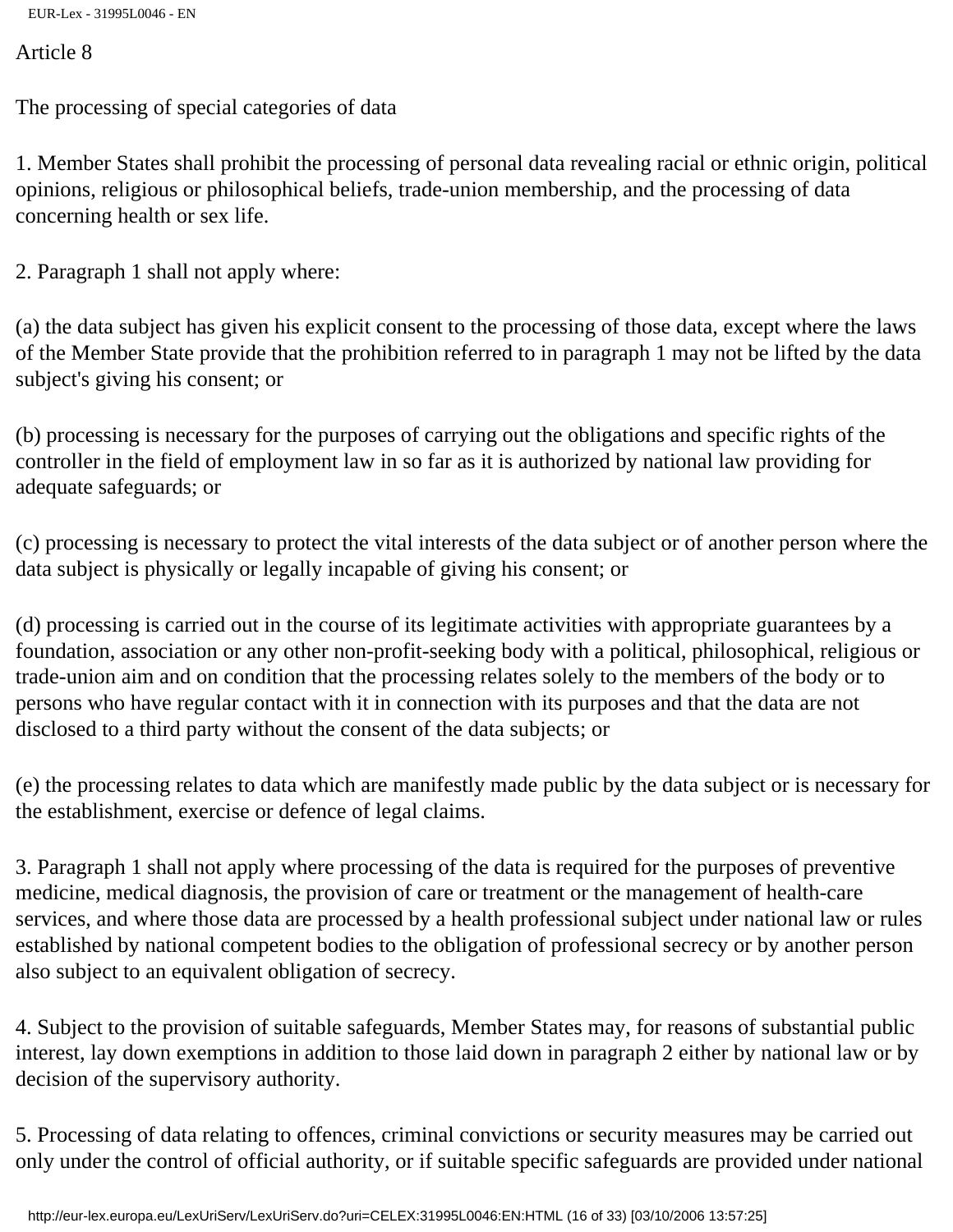law, subject to derogations which may be granted by the Member State under national provisions providing suitable specific safeguards. However, a complete register of criminal convictions may be kept only under the control of official authority.

Member States may provide that data relating to administrative sanctions or judgements in civil cases shall also be processed under the control of official authority.

6. Derogations from paragraph 1 provided for in paragraphs 4 and 5 shall be notified to the Commission.

7. Member States shall determine the conditions under which a national identification number or any other identifier of general application may be processed.

Article 9

Processing of personal data and freedom of expression

Member States shall provide for exemptions or derogations from the provisions of this Chapter, Chapter IV and Chapter VI for the processing of personal data carried out solely for journalistic purposes or the purpose of artistic or literary expression only if they are necessary to reconcile the right to privacy with the rules governing freedom of expression.

#### SECTION IV

#### INFORMATION TO BE GIVEN TO THE DATA SUBJECT

Article 10

Information in cases of collection of data from the data subject

Member States shall provide that the controller or his representative must provide a data subject from whom data relating to himself are collected with at least the following information, except where he already has it:

(a) the identity of the controller and of his representative, if any;

- (b) the purposes of the processing for which the data are intended;
- (c) any further information such as
- the recipients or categories of recipients of the data,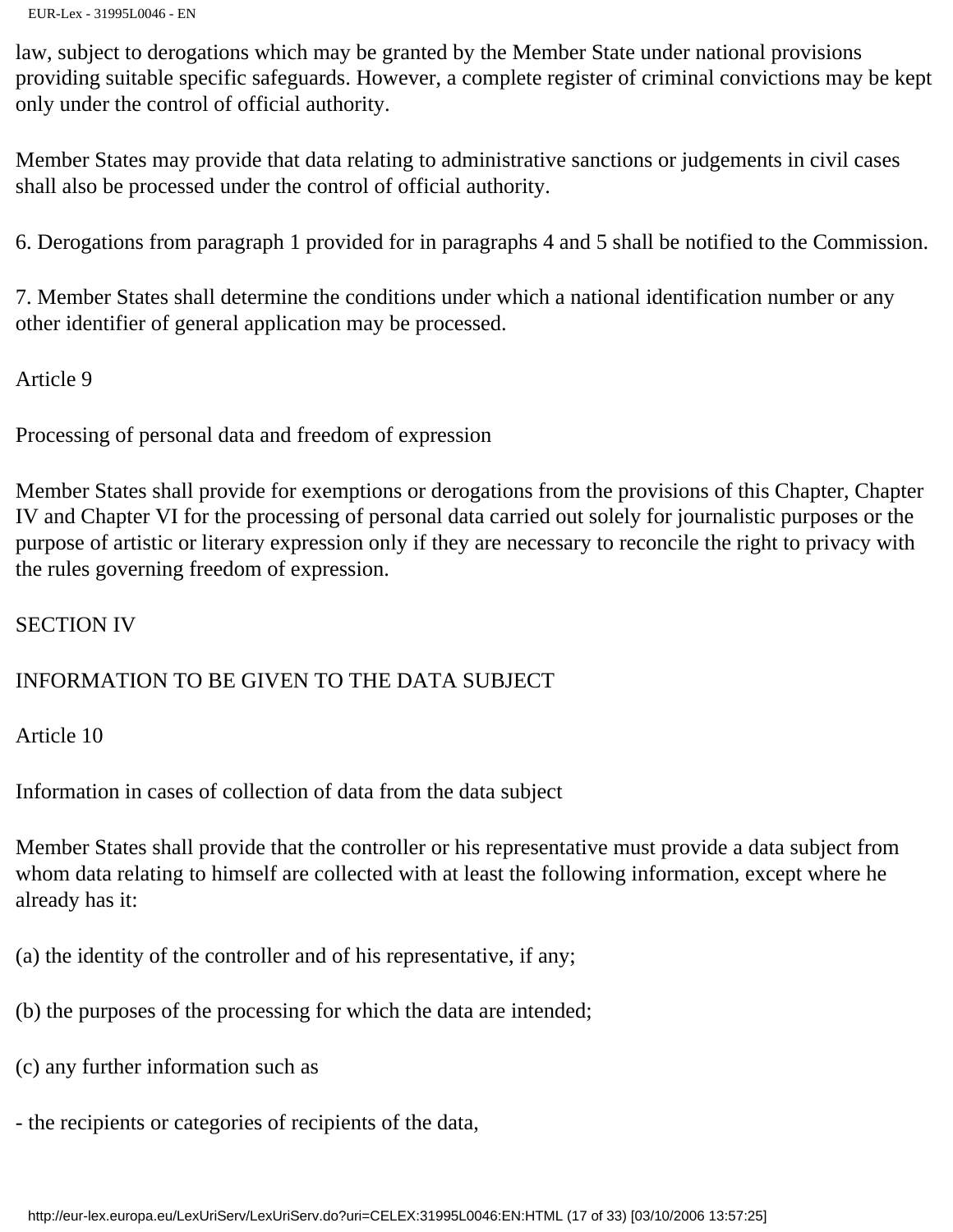- whether replies to the questions are obligatory or voluntary, as well as the possible consequences of failure to reply,

- the existence of the right of access to and the right to rectify the data concerning him

in so far as such further information is necessary, having regard to the specific circumstances in which the data are collected, to guarantee fair processing in respect of the data subject.

Article 11

Information where the data have not been obtained from the data subject

1. Where the data have not been obtained from the data subject, Member States shall provide that the controller or his representative must at the time of undertaking the recording of personal data or if a disclosure to a third party is envisaged, no later than the time when the data are first disclosed provide the data subject with at least the following information, except where he already has it:

(a) the identity of the controller and of his representative, if any;

- (b) the purposes of the processing;
- (c) any further information such as
- the categories of data concerned,
- the recipients or categories of recipients,

- the existence of the right of access to and the right to rectify the data concerning him

in so far as such further information is necessary, having regard to the specific circumstances in which the data are processed, to guarantee fair processing in respect of the data subject.

2. Paragraph 1 shall not apply where, in particular for processing for statistical purposes or for the purposes of historical or scientific research, the provision of such information proves impossible or would involve a disproportionate effort or if recording or disclosure is expressly laid down by law. In these cases Member States shall provide appropriate safeguards.

## SECTION V

# THE DATA SUBJECT'S RIGHT OF ACCESS TO DATA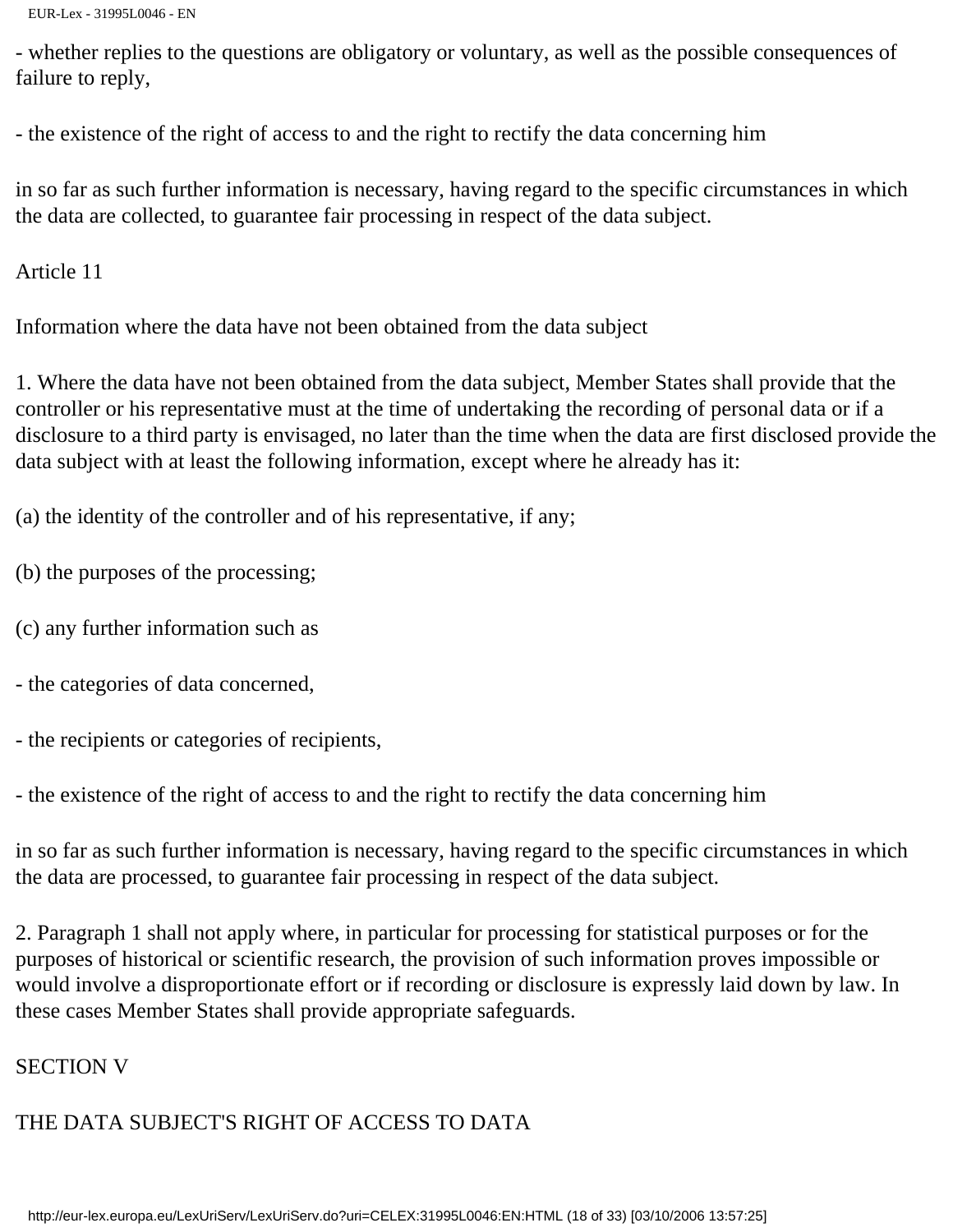Article 12

Right of access

Member States shall guarantee every data subject the right to obtain from the controller:

(a) without constraint at reasonable intervals and without excessive delay or expense:

- confirmation as to whether or not data relating to him are being processed and information at least as to the purposes of the processing, the categories of data concerned, and the recipients or categories of recipients to whom the data are disclosed,

- communication to him in an intelligible form of the data undergoing processing and of any available information as to their source,

- knowledge of the logic involved in any automatic processing of data concerning him at least in the case of the automated decisions referred to in Article 15 (1);

(b) as appropriate the rectification, erasure or blocking of data the processing of which does not comply with the provisions of this Directive, in particular because of the incomplete or inaccurate nature of the data;

(c) notification to third parties to whom the data have been disclosed of any rectification, erasure or blocking carried out in compliance with (b), unless this proves impossible or involves a disproportionate effort.

SECTION VI

## EXEMPTIONS AND RESTRICTIONS

Article 13

Exemptions and restrictions

1. Member States may adopt legislative measures to restrict the scope of the obligations and rights provided for in Articles 6 (1), 10, 11 (1), 12 and 21 when such a restriction constitutes a necessary measures to safeguard:

(a) national security;

(b) defence;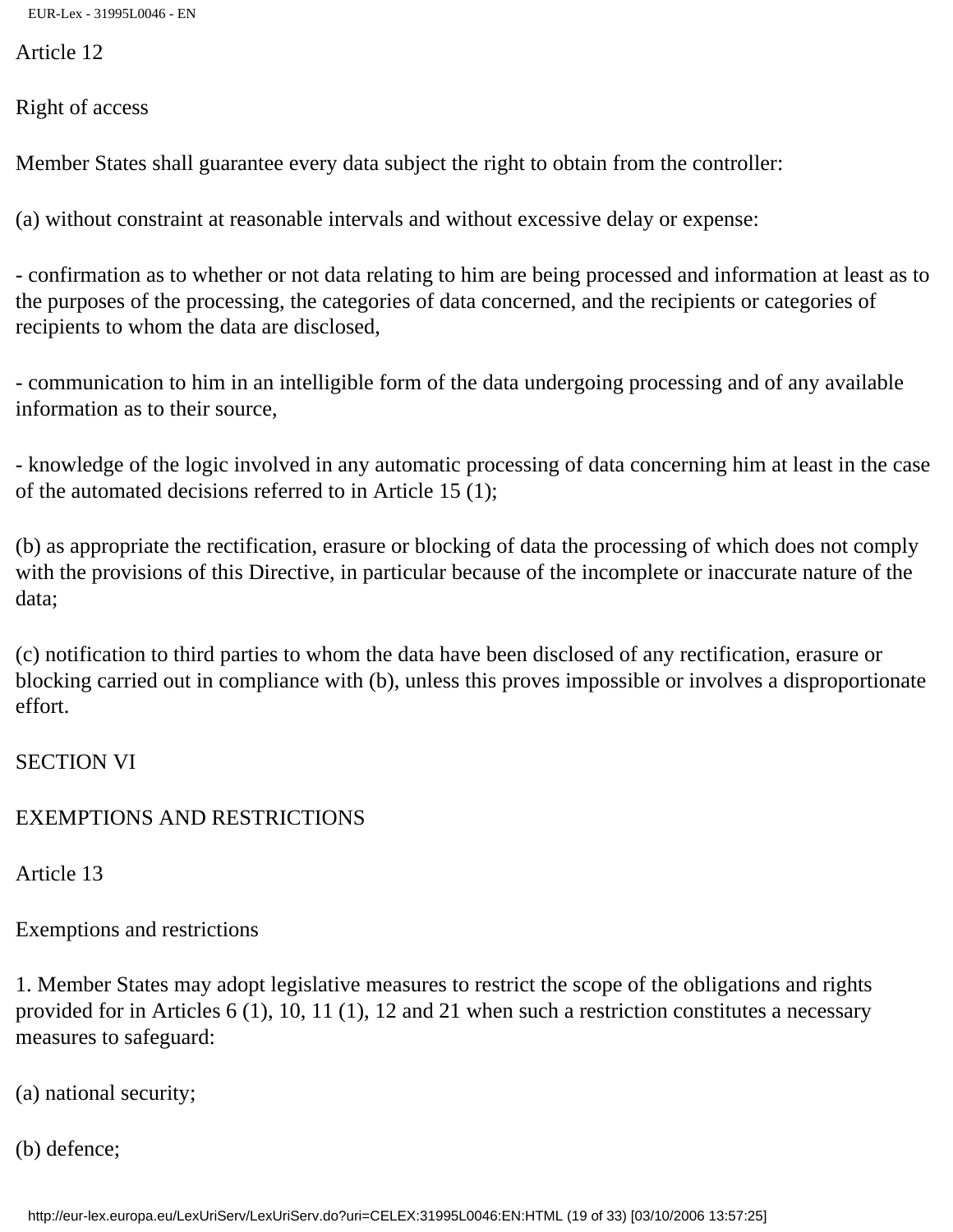(c) public security;

(d) the prevention, investigation, detection and prosecution of criminal offences, or of breaches of ethics for regulated professions;

(e) an important economic or financial interest of a Member State or of the European Union, including monetary, budgetary and taxation matters;

(f) a monitoring, inspection or regulatory function connected, even occasionally, with the exercise of official authority in cases referred to in (c), (d) and (e);

(g) the protection of the data subject or of the rights and freedoms of others.

2. Subject to adequate legal safeguards, in particular that the data are not used for taking measures or decisions regarding any particular individual, Member States may, where there is clearly no risk of breaching the privacy of the data subject, restrict by a legislative measure the rights provided for in Article 12 when data are processed solely for purposes of scientific research or are kept in personal form for a period which does not exceed the period necessary for the sole purpose of creating statistics.

#### SECTION VII

# THE DATA SUBJECT'S RIGHT TO OBJECT

Article 14

The data subject's right to object

Member States shall grant the data subject the right:

(a) at least in the cases referred to in Article 7 (e) and (f), to object at any time on compelling legitimate grounds relating to his particular situation to the processing of data relating to him, save where otherwise provided by national legislation. Where there is a justified objection, the processing instigated by the controller may no longer involve those data;

(b) to object, on request and free of charge, to the processing of personal data relating to him which the controller anticipates being processed for the purposes of direct marketing, or to be informed before personal data are disclosed for the first time to third parties or used on their behalf for the purposes of direct marketing, and to be expressly offered the right to object free of charge to such disclosures or uses.

Member States shall take the necessary measures to ensure that data subjects are aware of the existence of the right referred to in the first subparagraph of (b).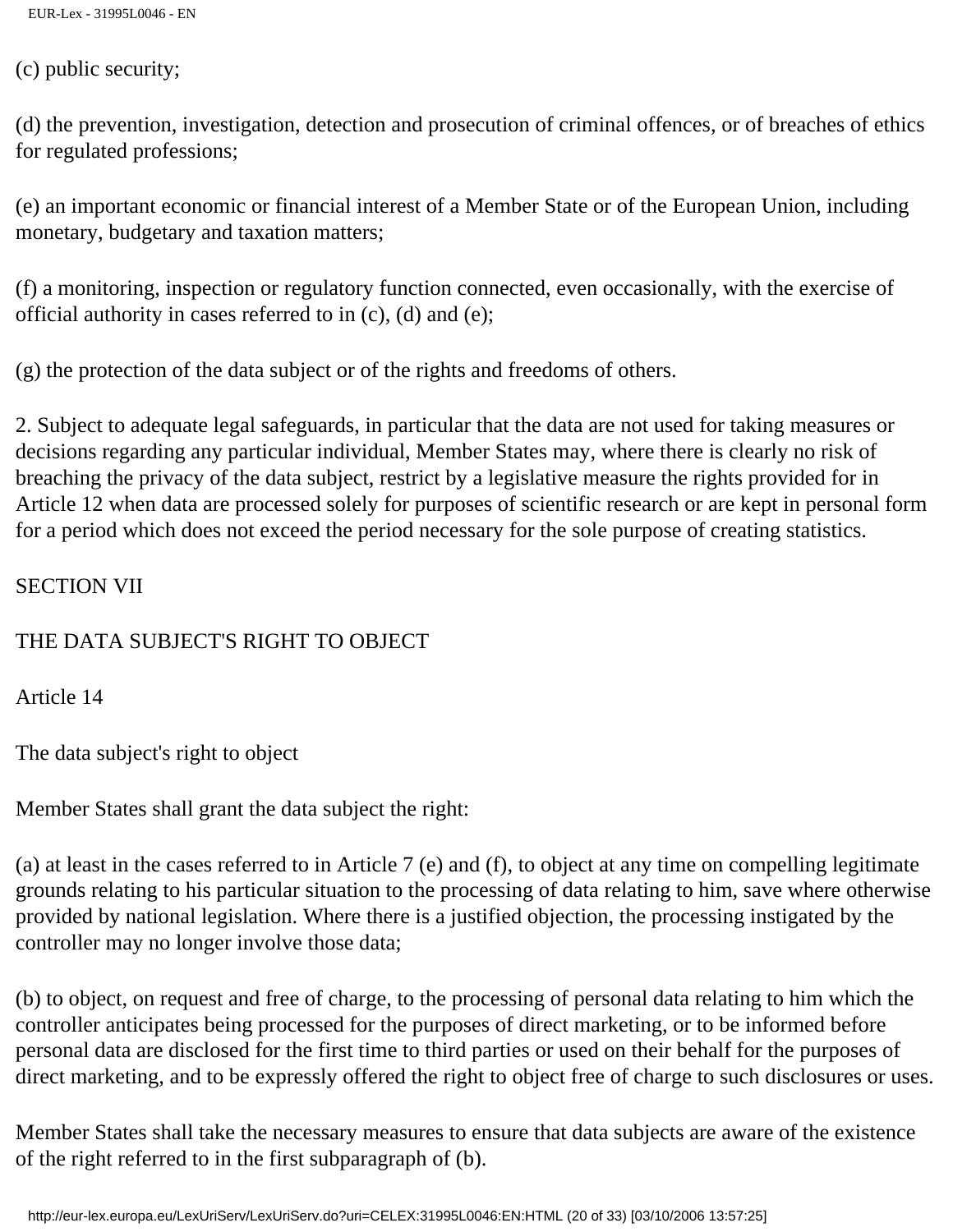#### Article 15

Automated individual decisions

1. Member States shall grant the right to every person not to be subject to a decision which produces legal effects concerning him or significantly affects him and which is based solely on automated processing of data intended to evaluate certain personal aspects relating to him, such as his performance at work, creditworthiness, reliability, conduct, etc.

2. Subject to the other Articles of this Directive, Member States shall provide that a person may be subjected to a decision of the kind referred to in paragraph 1 if that decision:

(a) is taken in the course of the entering into or performance of a contract, provided the request for the entering into or the performance of the contract, lodged by the data subject, has been satisfied or that there are suitable measures to safeguard his legitimate interests, such as arrangements allowing him to put his point of view; or

(b) is authorized by a law which also lays down measures to safeguard the data subject's legitimate interests.

#### SECTION VIII

# CONFIDENTIALITY AND SECURITY OF PROCESSING

Article 16

Confidentiality of processing

Any person acting under the authority of the controller or of the processor, including the processor himself, who has access to personal data must not process them except on instructions from the controller, unless he is required to do so by law.

Article 17

## Security of processing

1. Member States shall provide that the controller must implement appropriate technical and organizational measures to protect personal data against accidental or unlawful destruction or accidental loss, alteration, unauthorized disclosure or access, in particular where the processing involves the transmission of data over a network, and against all other unlawful forms of processing.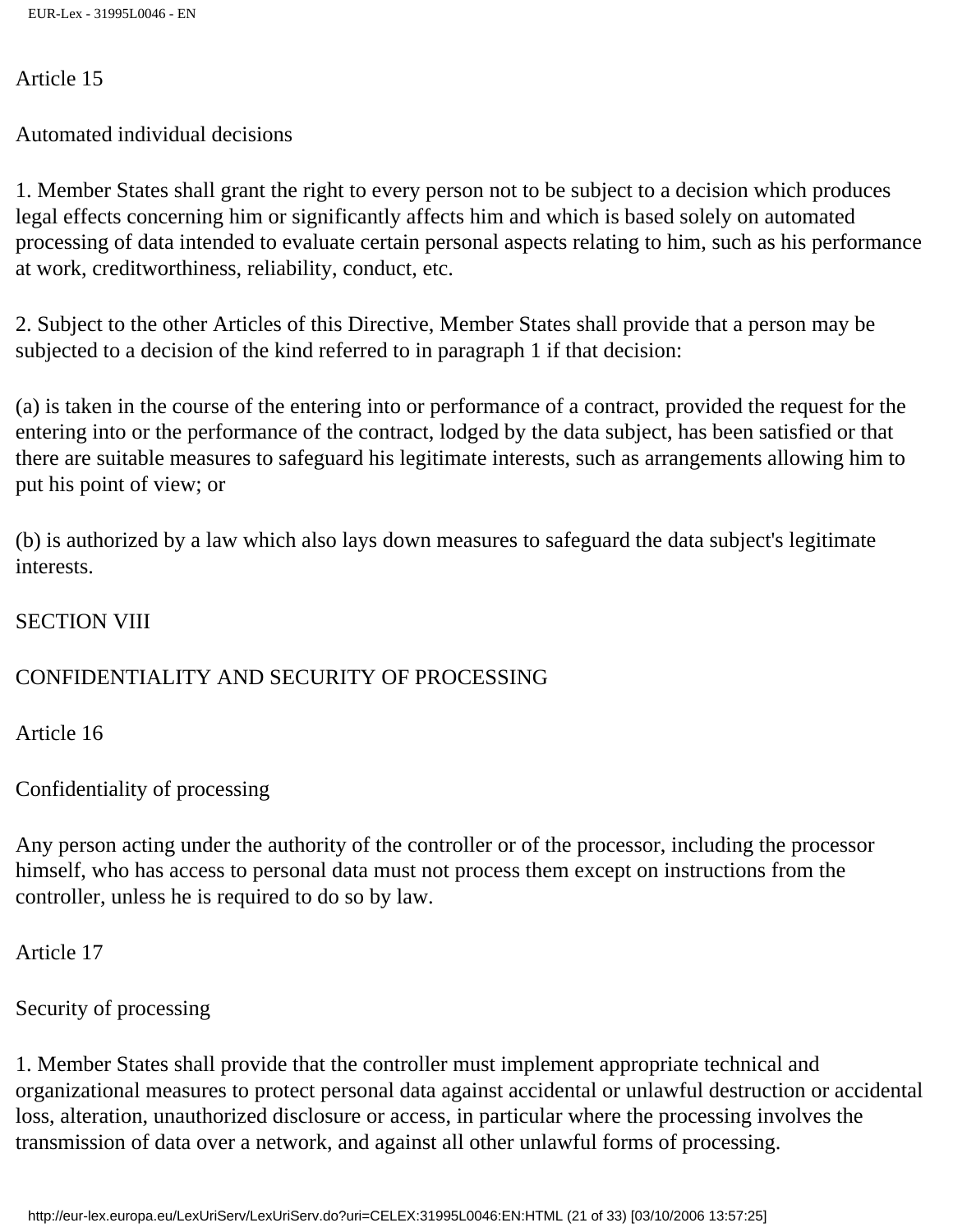Having regard to the state of the art and the cost of their implementation, such measures shall ensure a level of security appropriate to the risks represented by the processing and the nature of the data to be protected.

2. The Member States shall provide that the controller must, where processing is carried out on his behalf, choose a processor providing sufficient guarantees in respect of the technical security measures and organizational measures governing the processing to be carried out, and must ensure compliance with those measures.

3. The carrying out of processing by way of a processor must be governed by a contract or legal act binding the processor to the controller and stipulating in particular that:

- the processor shall act only on instructions from the controller,

- the obligations set out in paragraph 1, as defined by the law of the Member State in which the processor is established, shall also be incumbent on the processor.

4. For the purposes of keeping proof, the parts of the contract or the legal act relating to data protection and the requirements relating to the measures referred to in paragraph 1 shall be in writing or in another equivalent form.

#### SECTION IX

#### NOTIFICATION

Article 18

Obligation to notify the supervisory authority

1. Member States shall provide that the controller or his representative, if any, must notify the supervisory authority referred to in Article 28 before carrying out any wholly or partly automatic processing operation or set of such operations intended to serve a single purpose or several related purposes.

2. Member States may provide for the simplification of or exemption from notification only in the following cases and under the following conditions:

- where, for categories of processing operations which are unlikely, taking account of the data to be processed, to affect adversely the rights and freedoms of data subjects, they specify the purposes of the processing, the data or categories of data undergoing processing, the category or categories of data subject, the recipients or categories of recipient to whom the data are to be disclosed and the length of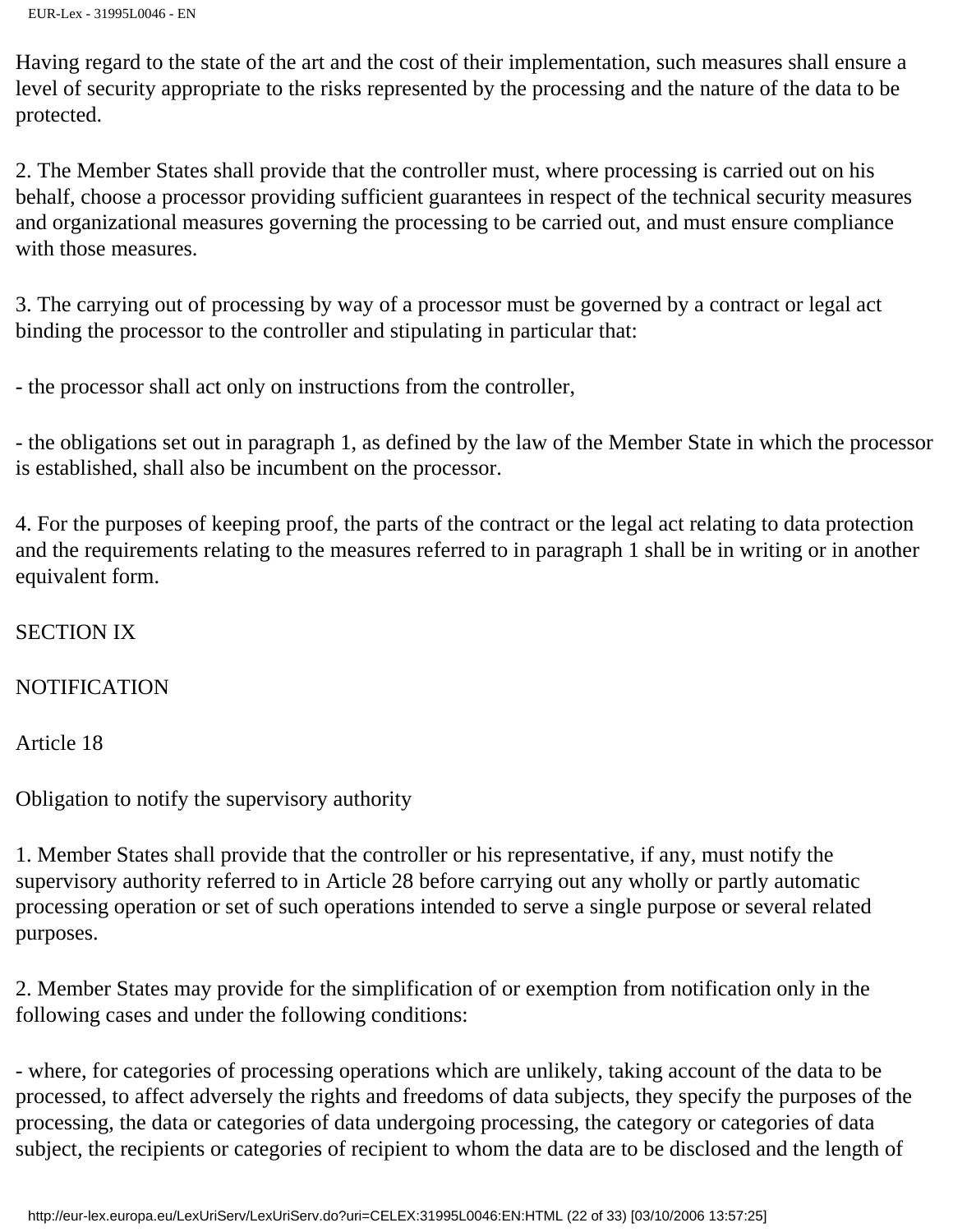time the data are to be stored, and/or

- where the controller, in compliance with the national law which governs him, appoints a personal data protection official, responsible in particular:

- for ensuring in an independent manner the internal application of the national provisions taken pursuant to this Directive

- for keeping the register of processing operations carried out by the controller, containing the items of information referred to in Article 21 (2),

thereby ensuring that the rights and freedoms of the data subjects are unlikely to be adversely affected by the processing operations.

3. Member States may provide that paragraph 1 does not apply to processing whose sole purpose is the keeping of a register which according to laws or regulations is intended to provide information to the public and which is open to consultation either by the public in general or by any person demonstrating a legitimate interest.

4. Member States may provide for an exemption from the obligation to notify or a simplification of the notification in the case of processing operations referred to in Article 8 (2) (d).

5. Member States may stipulate that certain or all non-automatic processing operations involving personal data shall be notified, or provide for these processing operations to be subject to simplified notification.

Article 19

Contents of notification

1. Member States shall specify the information to be given in the notification. It shall include at least:

(a) the name and address of the controller and of his representative, if any;

(b) the purpose or purposes of the processing;

(c) a description of the category or categories of data subject and of the data or categories of data relating to them;

(d) the recipients or categories of recipient to whom the data might be disclosed;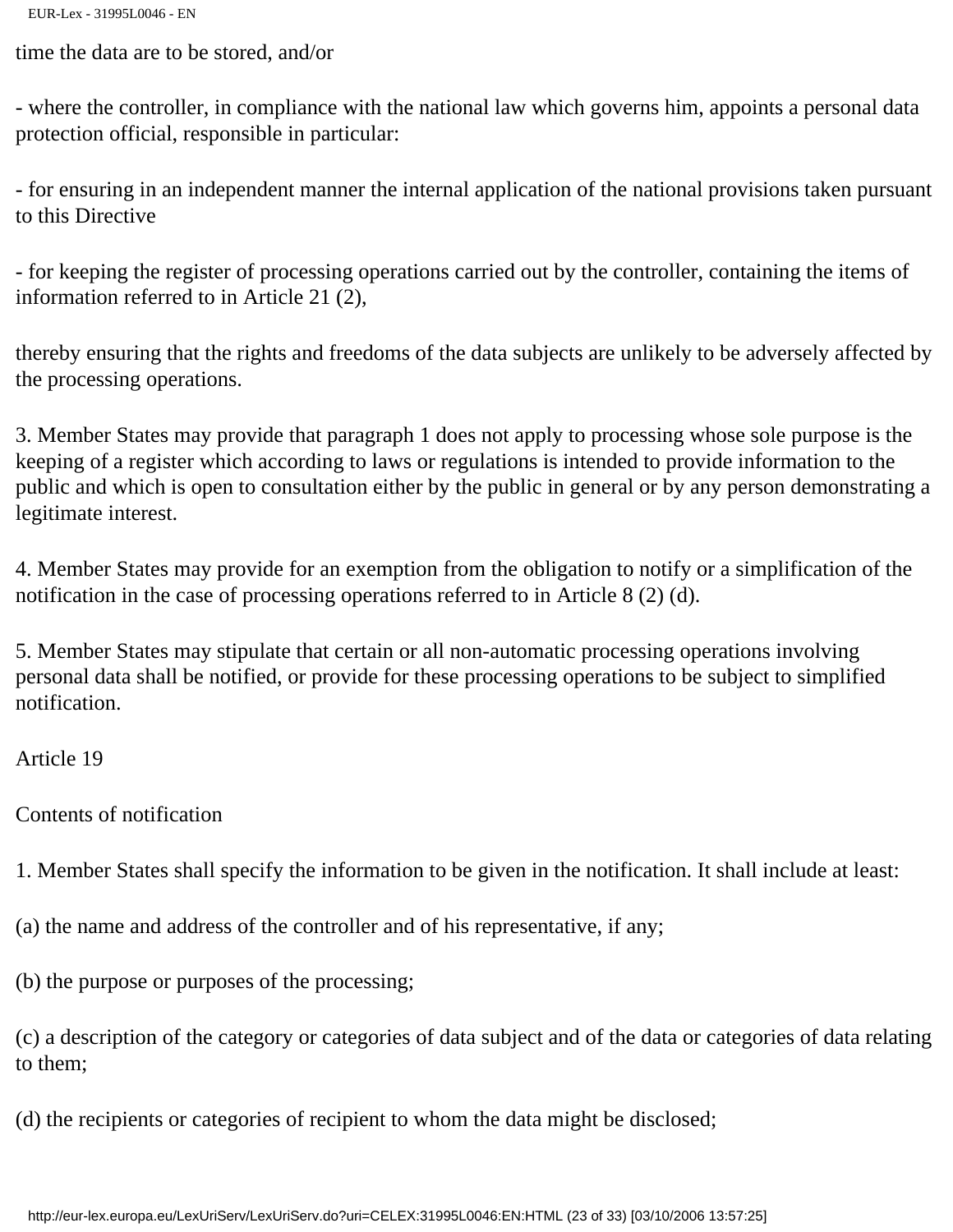(e) proposed transfers of data to third countries;

(f) a general description allowing a preliminary assessment to be made of the appropriateness of the measures taken pursuant to Article 17 to ensure security of processing.

2. Member States shall specify the procedures under which any change affecting the information referred to in paragraph 1 must be notified to the supervisory authority.

Article 20

Prior checking

1. Member States shall determine the processing operations likely to present specific risks to the rights and freedoms of data subjects and shall check that these processing operations are examined prior to the start thereof.

2. Such prior checks shall be carried out by the supervisory authority following receipt of a notification from the controller or by the data protection official, who, in cases of doubt, must consult the supervisory authority.

3. Member States may also carry out such checks in the context of preparation either of a measure of the national parliament or of a measure based on such a legislative measure, which define the nature of the processing and lay down appropriate safeguards.

Article 21

Publicizing of processing operations

1. Member States shall take measures to ensure that processing operations are publicized.

2. Member States shall provide that a register of processing operations notified in accordance with Article 18 shall be kept by the supervisory authority.

The register shall contain at least the information listed in Article 19 (1) (a) to (e).

The register may be inspected by any person.

3. Member States shall provide, in relation to processing operations not subject to notification, that controllers or another body appointed by the Member States make available at least the information referred to in Article 19 (1) (a) to (e) in an appropriate form to any person on request.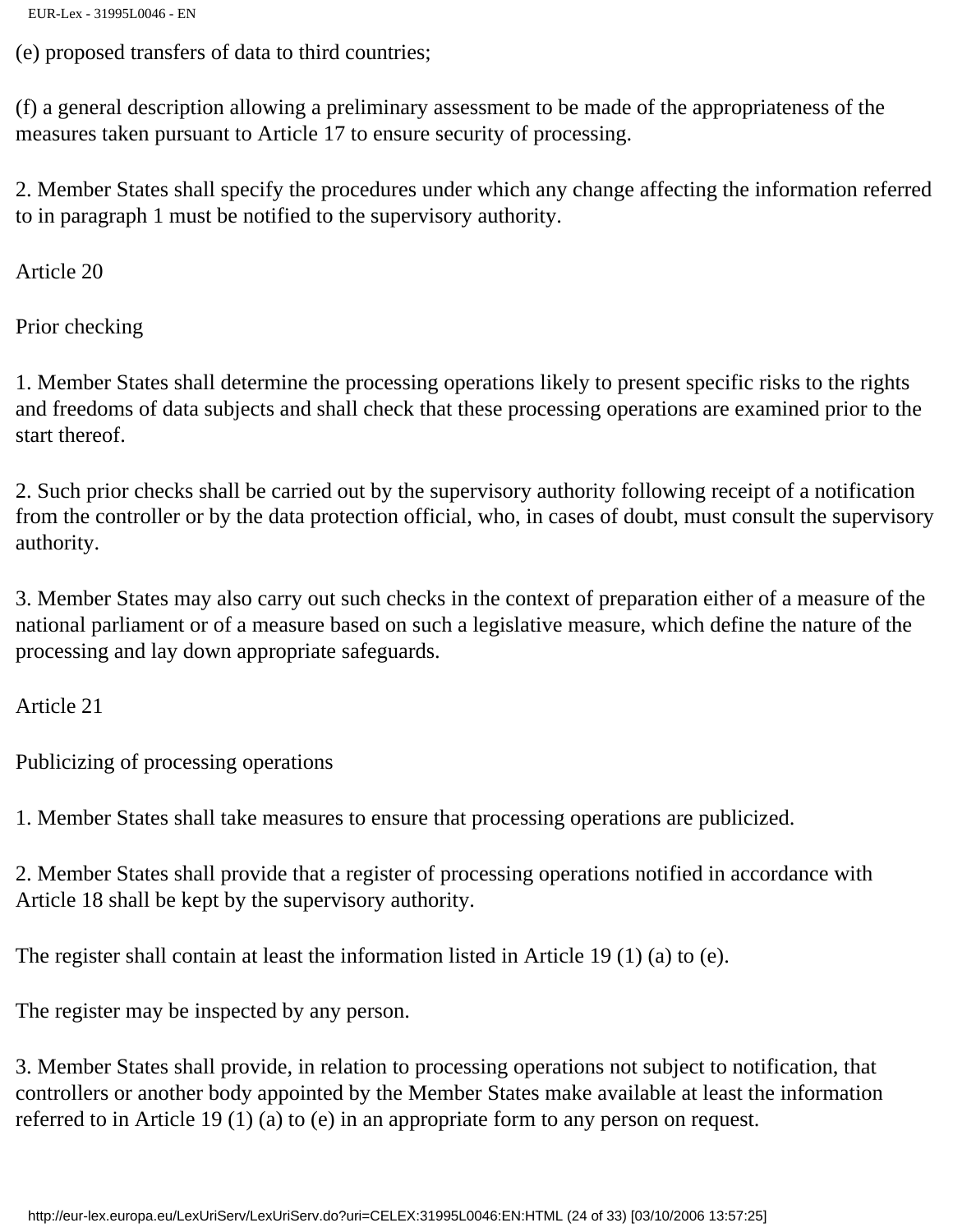```
EUR-Lex - 31995L0046 - EN
```
Member States may provide that this provision does not apply to processing whose sole purpose is the keeping of a register which according to laws or regulations is intended to provide information to the public and which is open to consultation either by the public in general or by any person who can provide proof of a legitimate interest.

# CHAPTER III JUDICIAL REMEDIES, LIABILITY AND SANCTIONS

Article 22

Remedies

Without prejudice to any administrative remedy for which provision may be made, inter alia before the supervisory authority referred to in Article 28, prior to referral to the judicial authority, Member States shall provide for the right of every person to a judicial remedy for any breach of the rights guaranteed him by the national law applicable to the processing in question.

Article 23

Liability

1. Member States shall provide that any person who has suffered damage as a result of an unlawful processing operation or of any act incompatible with the national provisions adopted pursuant to this Directive is entitled to receive compensation from the controller for the damage suffered.

2. The controller may be exempted from this liability, in whole or in part, if he proves that he is not responsible for the event giving rise to the damage.

Article 24

Sanctions

The Member States shall adopt suitable measures to ensure the full implementation of the provisions of this Directive and shall in particular lay down the sanctions to be imposed in case of infringement of the provisions adopted pursuant to this Directive.

# CHAPTER IV TRANSFER OF PERSONAL DATA TO THIRD COUNTRIES

Article 25

Principles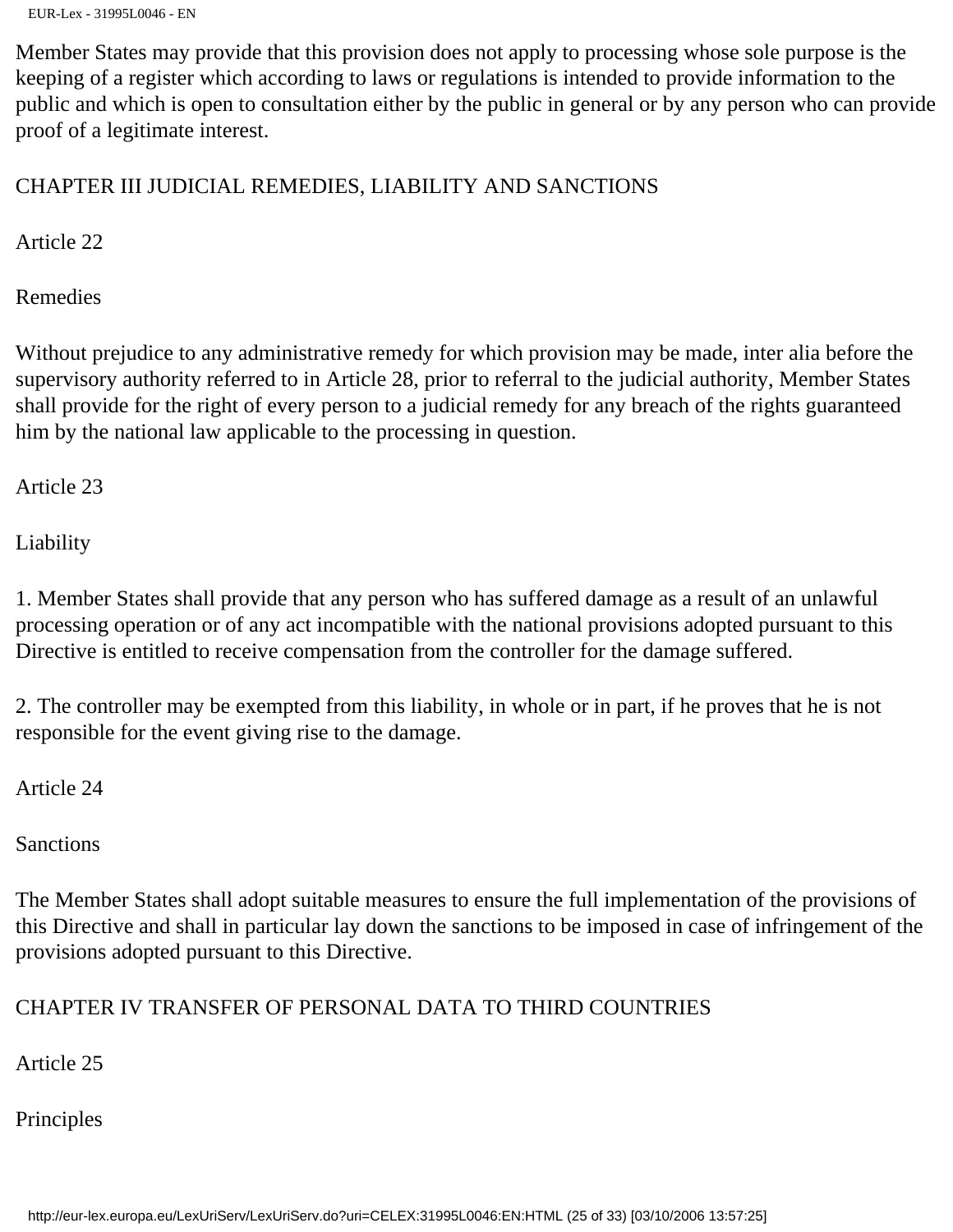1. The Member States shall provide that the transfer to a third country of personal data which are undergoing processing or are intended for processing after transfer may take place only if, without prejudice to compliance with the national provisions adopted pursuant to the other provisions of this Directive, the third country in question ensures an adequate level of protection.

2. The adequacy of the level of protection afforded by a third country shall be assessed in the light of all the circumstances surrounding a data transfer operation or set of data transfer operations; particular consideration shall be given to the nature of the data, the purpose and duration of the proposed processing operation or operations, the country of origin and country of final destination, the rules of law, both general and sectoral, in force in the third country in question and the professional rules and security measures which are complied with in that country.

3. The Member States and the Commission shall inform each other of cases where they consider that a third country does not ensure an adequate level of protection within the meaning of paragraph 2.

4. Where the Commission finds, under the procedure provided for in Article 31 (2), that a third country does not ensure an adequate level of protection within the meaning of paragraph 2 of this Article, Member States shall take the measures necessary to prevent any transfer of data of the same type to the third country in question.

5. At the appropriate time, the Commission shall enter into negotiations with a view to remedying the situation resulting from the finding made pursuant to paragraph 4.

6. The Commission may find, in accordance with the procedure referred to in Article 31 (2), that a third country ensures an adequate level of protection within the meaning of paragraph 2 of this Article, by reason of its domestic law or of the international commitments it has entered into, particularly upon conclusion of the negotiations referred to in paragraph 5, for the protection of the private lives and basic freedoms and rights of individuals.

Member States shall take the measures necessary to comply with the Commission's decision.

Article 26

**Derogations** 

1. By way of derogation from Article 25 and save where otherwise provided by domestic law governing particular cases, Member States shall provide that a transfer or a set of transfers of personal data to a third country which does not ensure an adequate level of protection within the meaning of Article 25 (2) may take place on condition that:

(a) the data subject has given his consent unambiguously to the proposed transfer; or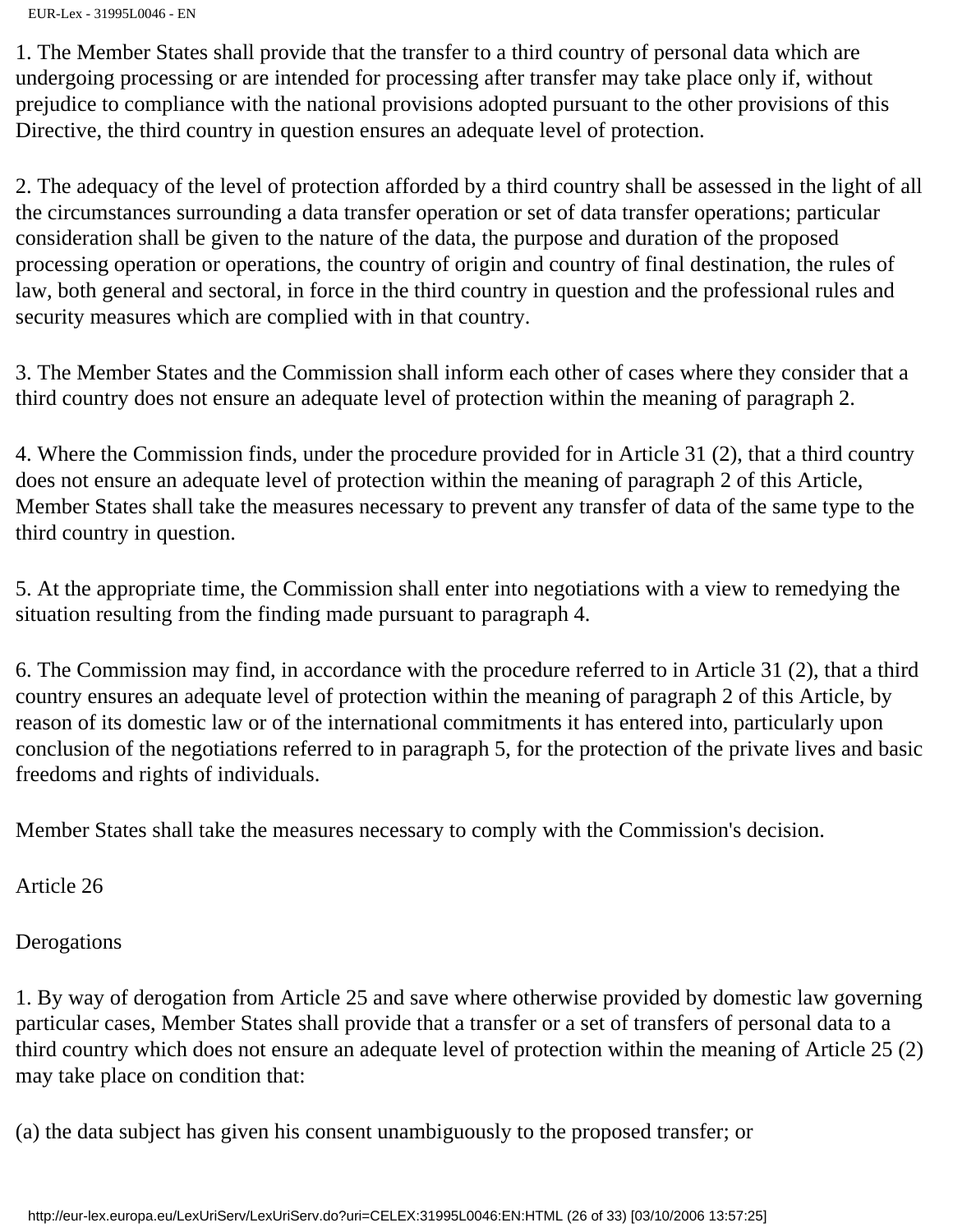(b) the transfer is necessary for the performance of a contract between the data subject and the controller or the implementation of precontractual measures taken in response to the data subject's request; or

(c) the transfer is necessary for the conclusion or performance of a contract concluded in the interest of the data subject between the controller and a third party; or

(d) the transfer is necessary or legally required on important public interest grounds, or for the establishment, exercise or defence of legal claims; or

(e) the transfer is necessary in order to protect the vital interests of the data subject; or

(f) the transfer is made from a register which according to laws or regulations is intended to provide information to the public and which is open to consultation either by the public in general or by any person who can demonstrate legitimate interest, to the extent that the conditions laid down in law for consultation are fulfilled in the particular case.

2. Without prejudice to paragraph 1, a Member State may authorize a transfer or a set of transfers of personal data to a third country which does not ensure an adequate level of protection within the meaning of Article 25 (2), where the controller adduces adequate safeguards with respect to the protection of the privacy and fundamental rights and freedoms of individuals and as regards the exercise of the corresponding rights; such safeguards may in particular result from appropriate contractual clauses.

3. The Member State shall inform the Commission and the other Member States of the authorizations it grants pursuant to paragraph 2.

If a Member State or the Commission objects on justified grounds involving the protection of the privacy and fundamental rights and freedoms of individuals, the Commission shall take appropriate measures in accordance with the procedure laid down in Article 31 (2).

Member States shall take the necessary measures to comply with the Commission's decision.

4. Where the Commission decides, in accordance with the procedure referred to in Article 31 (2), that certain standard contractual clauses offer sufficient safeguards as required by paragraph 2, Member States shall take the necessary measures to comply with the Commission's decision.

## CHAPTER V CODES OF CONDUCT

Article 27

1. The Member States and the Commission shall encourage the drawing up of codes of conduct intended to contribute to the proper implementation of the national provisions adopted by the Member States pursuant to this Directive, taking account of the specific features of the various sectors.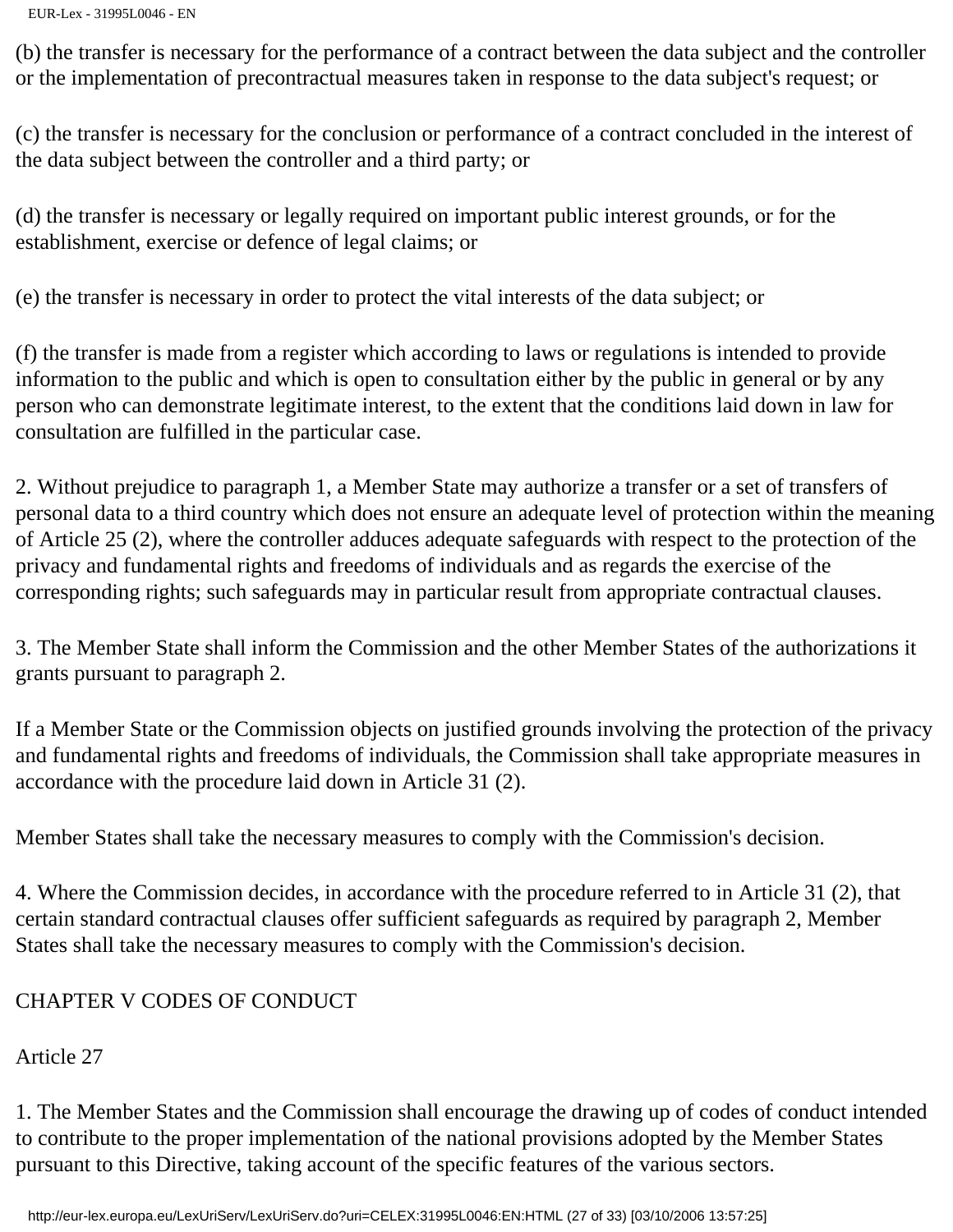2. Member States shall make provision for trade associations and other bodies representing other categories of controllers which have drawn up draft national codes or which have the intention of amending or extending existing national codes to be able to submit them to the opinion of the national authority.

Member States shall make provision for this authority to ascertain, among other things, whether the drafts submitted to it are in accordance with the national provisions adopted pursuant to this Directive. If it sees fit, the authority shall seek the views of data subjects or their representatives.

3. Draft Community codes, and amendments or extensions to existing Community codes, may be submitted to the Working Party referred to in Article 29. This Working Party shall determine, among other things, whether the drafts submitted to it are in accordance with the national provisions adopted pursuant to this Directive. If it sees fit, the authority shall seek the views of data subjects or their representatives. The Commission may ensure appropriate publicity for the codes which have been approved by the Working Party.

# CHAPTER VI SUPERVISORY AUTHORITY AND WORKING PARTY ON THE PROTECTION OF INDIVIDUALS WITH REGARD TO THE PROCESSING OF PERSONAL DATA

Article 28

Supervisory authority

1. Each Member State shall provide that one or more public authorities are responsible for monitoring the application within its territory of the provisions adopted by the Member States pursuant to this Directive.

These authorities shall act with complete independence in exercising the functions entrusted to them.

2. Each Member State shall provide that the supervisory authorities are consulted when drawing up administrative measures or regulations relating to the protection of individuals' rights and freedoms with regard to the processing of personal data.

3. Each authority shall in particular be endowed with:

- investigative powers, such as powers of access to data forming the subject-matter of processing operations and powers to collect all the information necessary for the performance of its supervisory duties,

- effective powers of intervention, such as, for example, that of delivering opinions before processing operations are carried out, in accordance with Article 20, and ensuring appropriate publication of such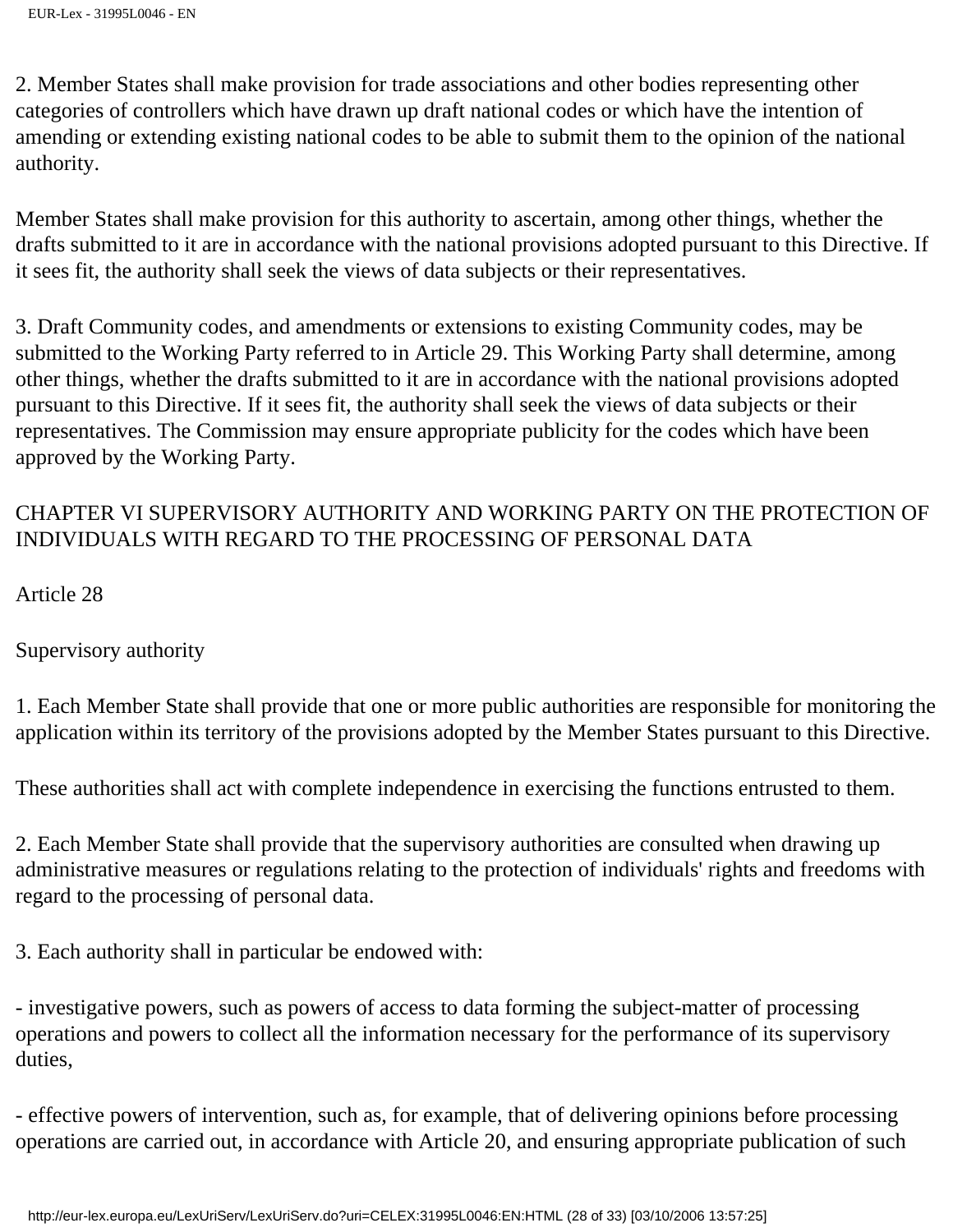opinions, of ordering the blocking, erasure or destruction of data, of imposing a temporary or definitive ban on processing, of warning or admonishing the controller, or that of referring the matter to national parliaments or other political institutions,

- the power to engage in legal proceedings where the national provisions adopted pursuant to this Directive have been violated or to bring these violations to the attention of the judicial authorities.

Decisions by the supervisory authority which give rise to complaints may be appealed against through the courts.

4. Each supervisory authority shall hear claims lodged by any person, or by an association representing that person, concerning the protection of his rights and freedoms in regard to the processing of personal data. The person concerned shall be informed of the outcome of the claim.

Each supervisory authority shall, in particular, hear claims for checks on the lawfulness of data processing lodged by any person when the national provisions adopted pursuant to Article 13 of this Directive apply. The person shall at any rate be informed that a check has taken place.

5. Each supervisory authority shall draw up a report on its activities at regular intervals. The report shall be made public.

6. Each supervisory authority is competent, whatever the national law applicable to the processing in question, to exercise, on the territory of its own Member State, the powers conferred on it in accordance with paragraph 3. Each authority may be requested to exercise its powers by an authority of another Member State.

The supervisory authorities shall cooperate with one another to the extent necessary for the performance of their duties, in particular by exchanging all useful information.

7. Member States shall provide that the members and staff of the supervisory authority, even after their employment has ended, are to be subject to a duty of professional secrecy with regard to confidential information to which they have access.

Article 29

Working Party on the Protection of Individuals with regard to the Processing of Personal Data

1. A Working Party on the Protection of Individuals with regard to the Processing of Personal Data, hereinafter referred to as 'the Working Party', is hereby set up.

It shall have advisory status and act independently.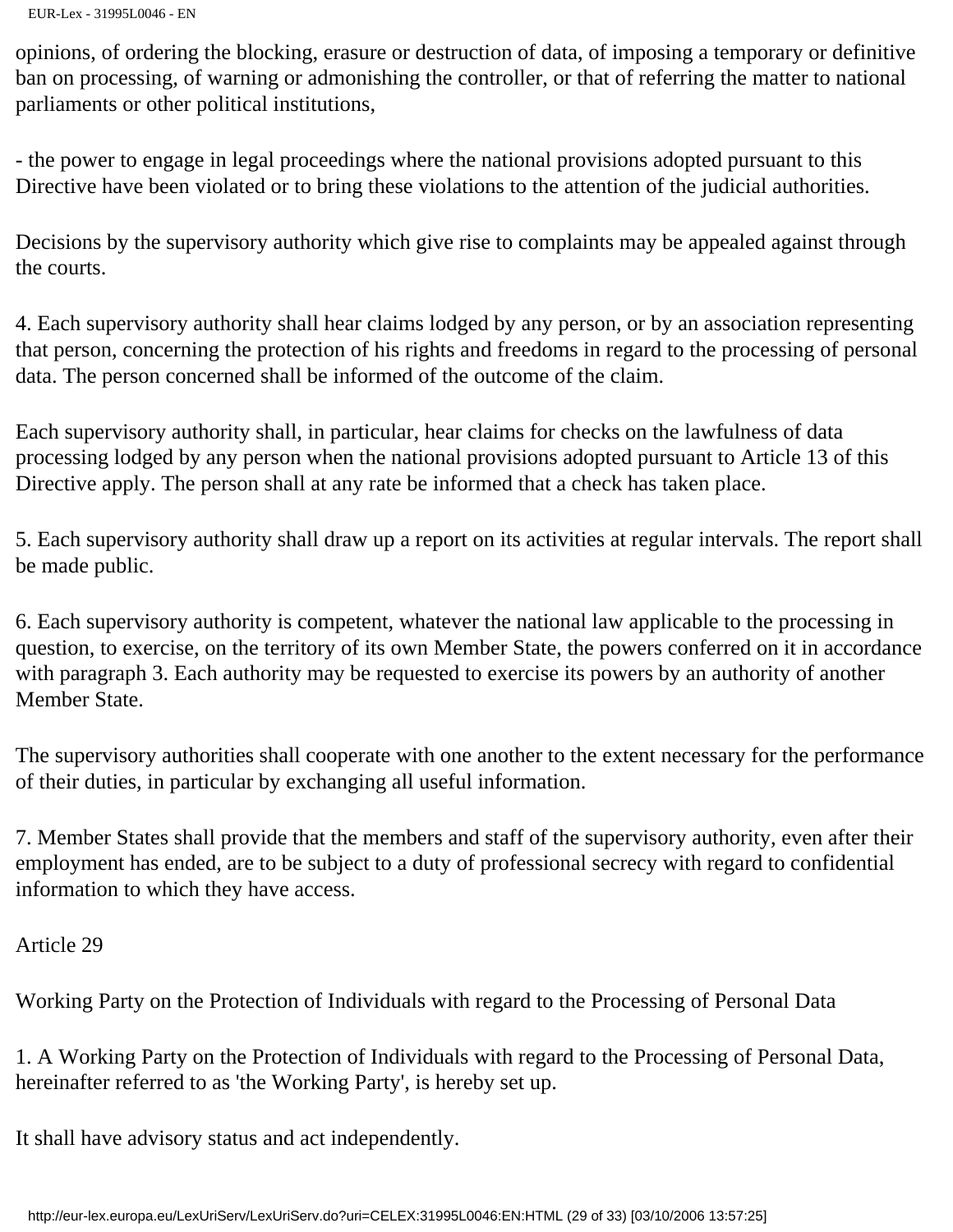2. The Working Party shall be composed of a representative of the supervisory authority or authorities designated by each Member State and of a representative of the authority or authorities established for the Community institutions and bodies, and of a representative of the Commission.

Each member of the Working Party shall be designated by the institution, authority or authorities which he represents. Where a Member State has designated more than one supervisory authority, they shall nominate a joint representative. The same shall apply to the authorities established for Community institutions and bodies.

3. The Working Party shall take decisions by a simple majority of the representatives of the supervisory authorities.

4. The Working Party shall elect its chairman. The chairman's term of office shall be two years. His appointment shall be renewable.

5. The Working Party's secretariat shall be provided by the Commission.

6. The Working Party shall adopt its own rules of procedure.

7. The Working Party shall consider items placed on its agenda by its chairman, either on his own initiative or at the request of a representative of the supervisory authorities or at the Commission's request.

Article 30

1. The Working Party shall:

(a) examine any question covering the application of the national measures adopted under this Directive in order to contribute to the uniform application of such measures;

(b) give the Commission an opinion on the level of protection in the Community and in third countries;

(c) advise the Commission on any proposed amendment of this Directive, on any additional or specific measures to safeguard the rights and freedoms of natural persons with regard to the processing of personal data and on any other proposed Community measures affecting such rights and freedoms;

(d) give an opinion on codes of conduct drawn up at Community level.

2. If the Working Party finds that divergences likely to affect the equivalence of protection for persons with regard to the processing of personal data in the Community are arising between the laws or practices of Member States, it shall inform the Commission accordingly.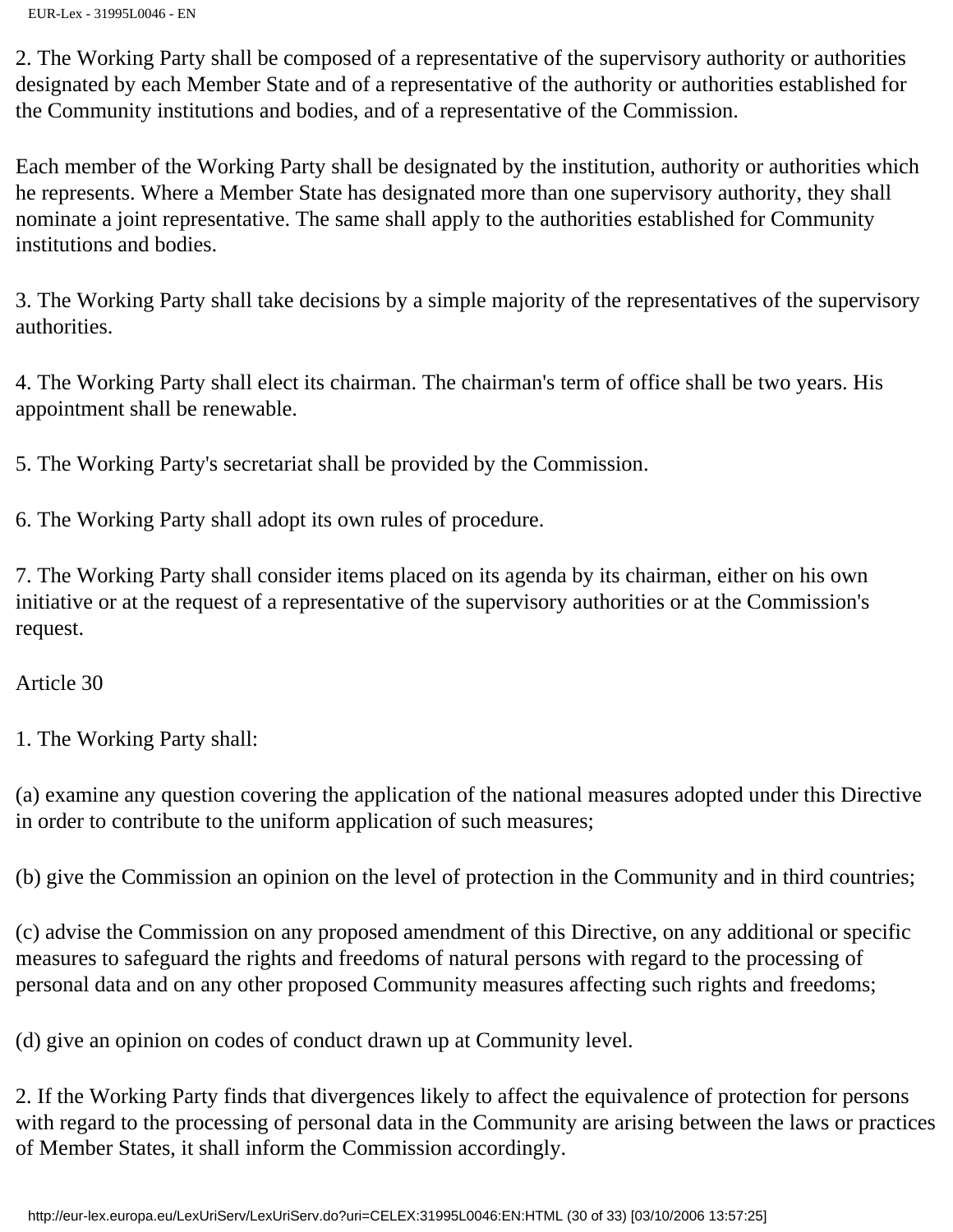3. The Working Party may, on its own initiative, make recommendations on all matters relating to the protection of persons with regard to the processing of personal data in the Community.

4. The Working Party's opinions and recommendations shall be forwarded to the Commission and to the committee referred to in Article 31.

5. The Commission shall inform the Working Party of the action it has taken in response to its opinions and recommendations. It shall do so in a report which shall also be forwarded to the European Parliament and the Council. The report shall be made public.

6. The Working Party shall draw up an annual report on the situation regarding the protection of natural persons with regard to the processing of personal data in the Community and in third countries, which it shall transmit to the Commission, the European Parliament and the Council. The report shall be made public.

## CHAPTER VII COMMUNITY IMPLEMENTING MEASURES

Article 31

The Committee

1. The Commission shall be assisted by a committee composed of the representatives of the Member States and chaired by the representative of the Commission.

2. The representative of the Commission shall submit to the committee a draft of the measures to be taken. The committee shall deliver its opinion on the draft within a time limit which the chairman may lay down according to the urgency of the matter.

The opinion shall be delivered by the majority laid down in Article 148 (2) of the Treaty. The votes of the representatives of the Member States within the committee shall be weighted in the manner set out in that Article. The chairman shall not vote.

The Commission shall adopt measures which shall apply immediately. However, if these measures are not in accordance with the opinion of the committee, they shall be communicated by the Commission to the Council forthwith. It that event:

- the Commission shall defer application of the measures which it has decided for a period of three months from the date of communication,

- the Council, acting by a qualified majority, may take a different decision within the time limit referred to in the first indent.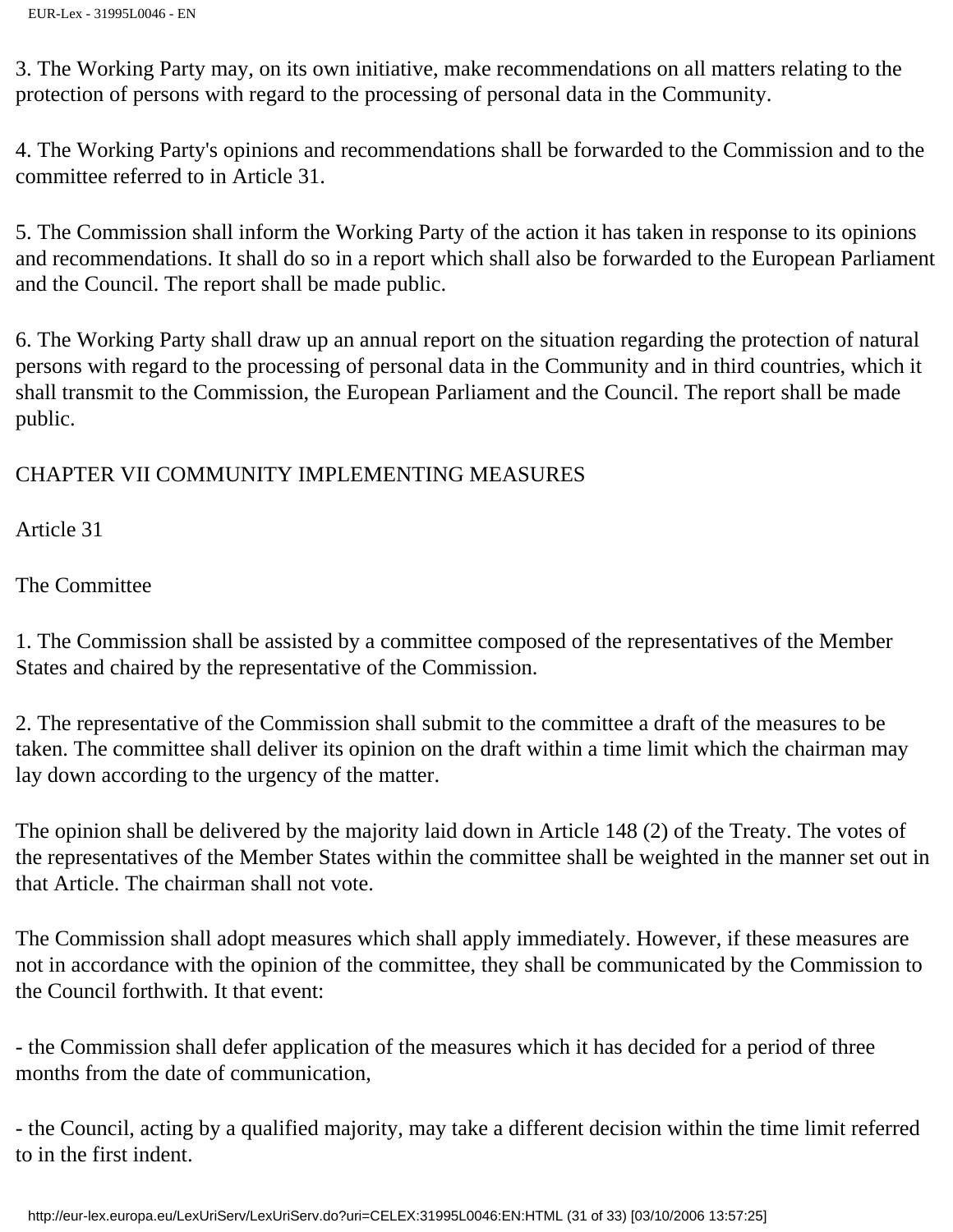#### FINAL PROVISIONS

Article 32

1. Member States shall bring into force the laws, regulations and administrative provisions necessary to comply with this Directive at the latest at the end of a period of three years from the date of its adoption.

When Member States adopt these measures, they shall contain a reference to this Directive or be accompanied by such reference on the occasion of their official publication. The methods of making such reference shall be laid down by the Member States.

2. Member States shall ensure that processing already under way on the date the national provisions adopted pursuant to this Directive enter into force, is brought into conformity with these provisions within three years of this date.

By way of derogation from the preceding subparagraph, Member States may provide that the processing of data already held in manual filing systems on the date of entry into force of the national provisions adopted in implementation of this Directive shall be brought into conformity with Articles 6, 7 and 8 of this Directive within 12 years of the date on which it is adopted. Member States shall, however, grant the data subject the right to obtain, at his request and in particular at the time of exercising his right of access, the rectification, erasure or blocking of data which are incomplete, inaccurate or stored in a way incompatible with the legitimate purposes pursued by the controller.

3. By way of derogation from paragraph 2, Member States may provide, subject to suitable safeguards, that data kept for the sole purpose of historical research need not be brought into conformity with Articles 6, 7 and 8 of this Directive.

4. Member States shall communicate to the Commission the text of the provisions of domestic law which they adopt in the field covered by this Directive.

Article 33

The Commission shall report to the Council and the European Parliament at regular intervals, starting not later than three years after the date referred to in Article 32 (1), on the implementation of this Directive, attaching to its report, if necessary, suitable proposals for amendments. The report shall be made public.

The Commission shall examine, in particular, the application of this Directive to the data processing of sound and image data relating to natural persons and shall submit any appropriate proposals which prove to be necessary, taking account of developments in information technology and in the light of the state of progress in the information society.